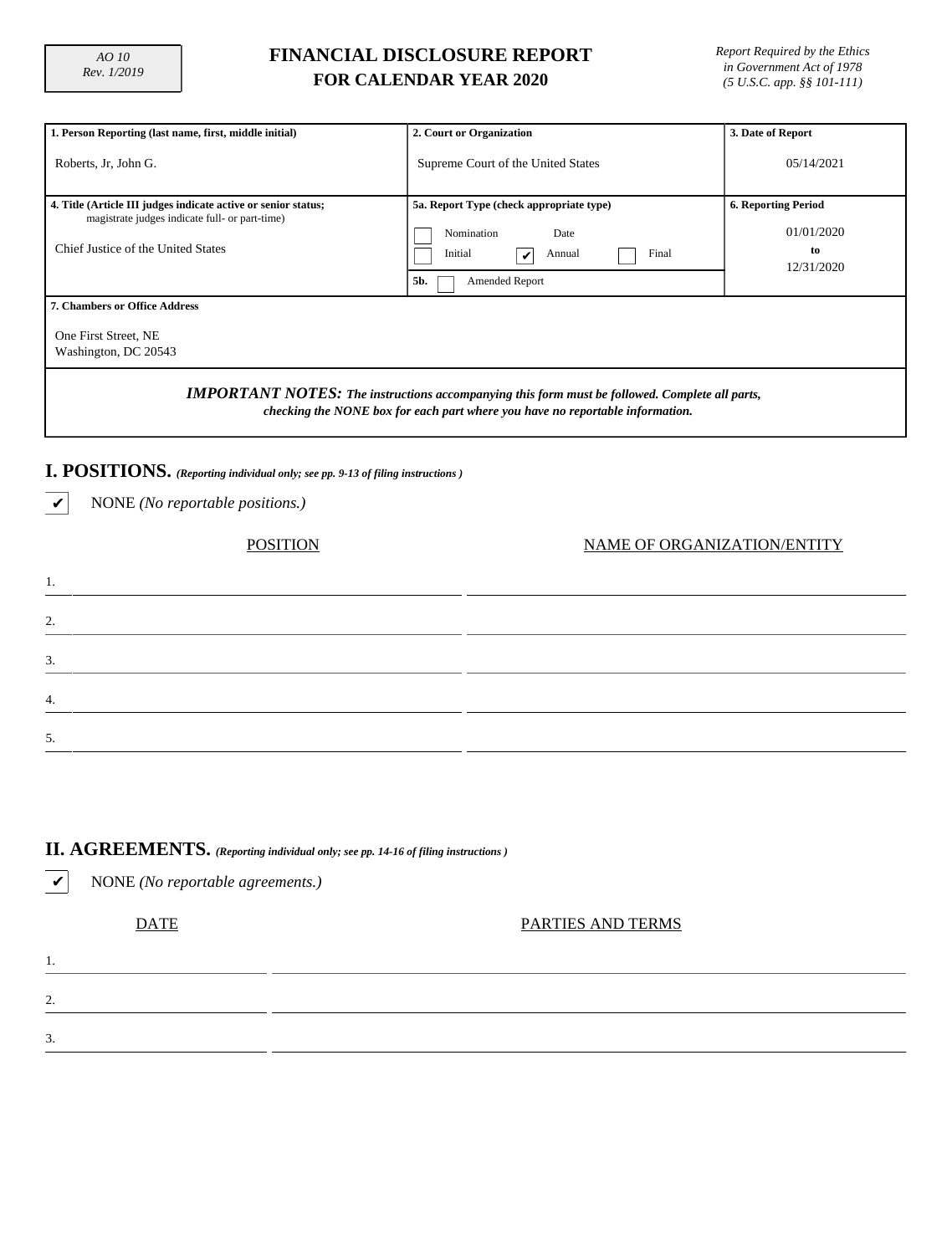Page 2 of 16

1.

2.

3.

4.

05/14/2021

## **III. NON-INVESTMENT INCOME.** *(Reporting individual and spouse; see pp. 17-24 of filing instructions )*

#### **A. Filer's Non-Investment Income**

✔ NONE *(No reportable non-investment income.)*

| <b>DATE</b> | <b>SOURCE AND TYPE</b> | $\frac{INCOME}{(yours, not\,) }$ |
|-------------|------------------------|----------------------------------|
|             |                        |                                  |
|             |                        |                                  |
|             |                        |                                  |
|             |                        |                                  |

#### **B. Spouse's Non-Investment Income -** *If you were married during any portion of the reporting year, complete this section.*

*(Dollar amount not required except for honoraria.)*

NONE *(No reportable non-investment income.)*

|        | DATE | <b>SOURCE AND TYPE</b>                                                                                 |
|--------|------|--------------------------------------------------------------------------------------------------------|
| 1.2020 |      | Major, Lindsey & Africa, LLC -- compensation                                                           |
| 2.2020 |      | Macrae, Inc., formally known as Mlegal Group, Inc. -- Attorney Search Consultants -- salary            |
| 3.2020 |      | Pillsbury Winthrop Shaw Pittman LLP -- payment from unfunded, non-qualified deferred compensation plan |
| 4.     |      |                                                                                                        |

# **IV. REIMBURSEMENTS** *-- transportation, lodging, food, entertainment.*

*(Includes those to spouse and dependent children; see pp. 25-27 of filing instructions.)*

| ✓  | NONE (No reportable reimbursements.) |              |                 |                |                               |  |  |  |  |  |  |
|----|--------------------------------------|--------------|-----------------|----------------|-------------------------------|--|--|--|--|--|--|
|    | <b>SOURCE</b>                        | <b>DATES</b> | <b>LOCATION</b> | <b>PURPOSE</b> | <b>ITEMS PAID OR PROVIDED</b> |  |  |  |  |  |  |
| 1. |                                      |              |                 |                |                               |  |  |  |  |  |  |
| 2. |                                      |              |                 |                |                               |  |  |  |  |  |  |
| 3. |                                      |              |                 |                |                               |  |  |  |  |  |  |
| 4. |                                      |              |                 |                |                               |  |  |  |  |  |  |
| 5. |                                      |              |                 |                |                               |  |  |  |  |  |  |
|    |                                      |              |                 |                |                               |  |  |  |  |  |  |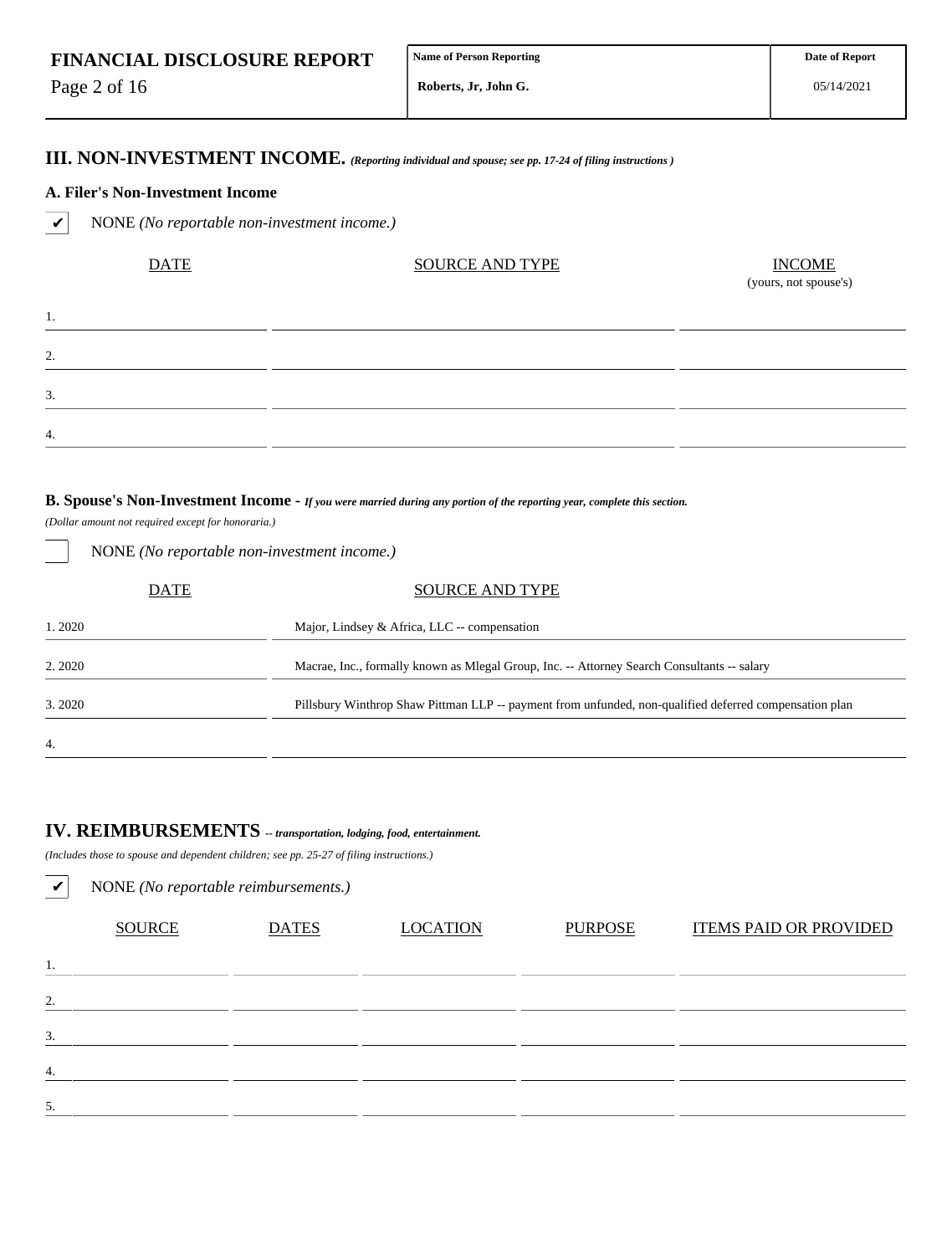| <b>FINANCIAL DISCLOSURE REPORT</b> | <b>Name of Person Reporting</b> |  |
|------------------------------------|---------------------------------|--|
| Page 3 of 16                       | Roberts, Jr, John G.            |  |

**V. GIFTS.** *(Includes those to spouse and dependent children; see pp. 28-31 of filing instructions.)*

✔ NONE *(No reportable gifts.)*

| <b>SOURCE</b> | <b>DESCRIPTION</b> | <b>VALUE</b> |
|---------------|--------------------|--------------|
| .,            |                    |              |
| $\gamma$      |                    |              |
| 3.            |                    |              |
| 4.            |                    |              |
| 5.            |                    |              |

## **VI. LIABILITIES.** *(Includes those of spouse and dependent children; see pp. 32-33 of filing instructions.)*

| $\boldsymbol{\mathcal{U}}$ | NONE (No reportable liabilities.) |                    |                   |
|----------------------------|-----------------------------------|--------------------|-------------------|
|                            | <b>CREDITOR</b>                   | <b>DESCRIPTION</b> | <b>VALUE CODE</b> |
| 1.                         |                                   |                    |                   |
| 2.                         |                                   |                    |                   |
| 3.                         |                                   |                    |                   |
| 4.                         |                                   |                    |                   |
| 5.                         |                                   |                    |                   |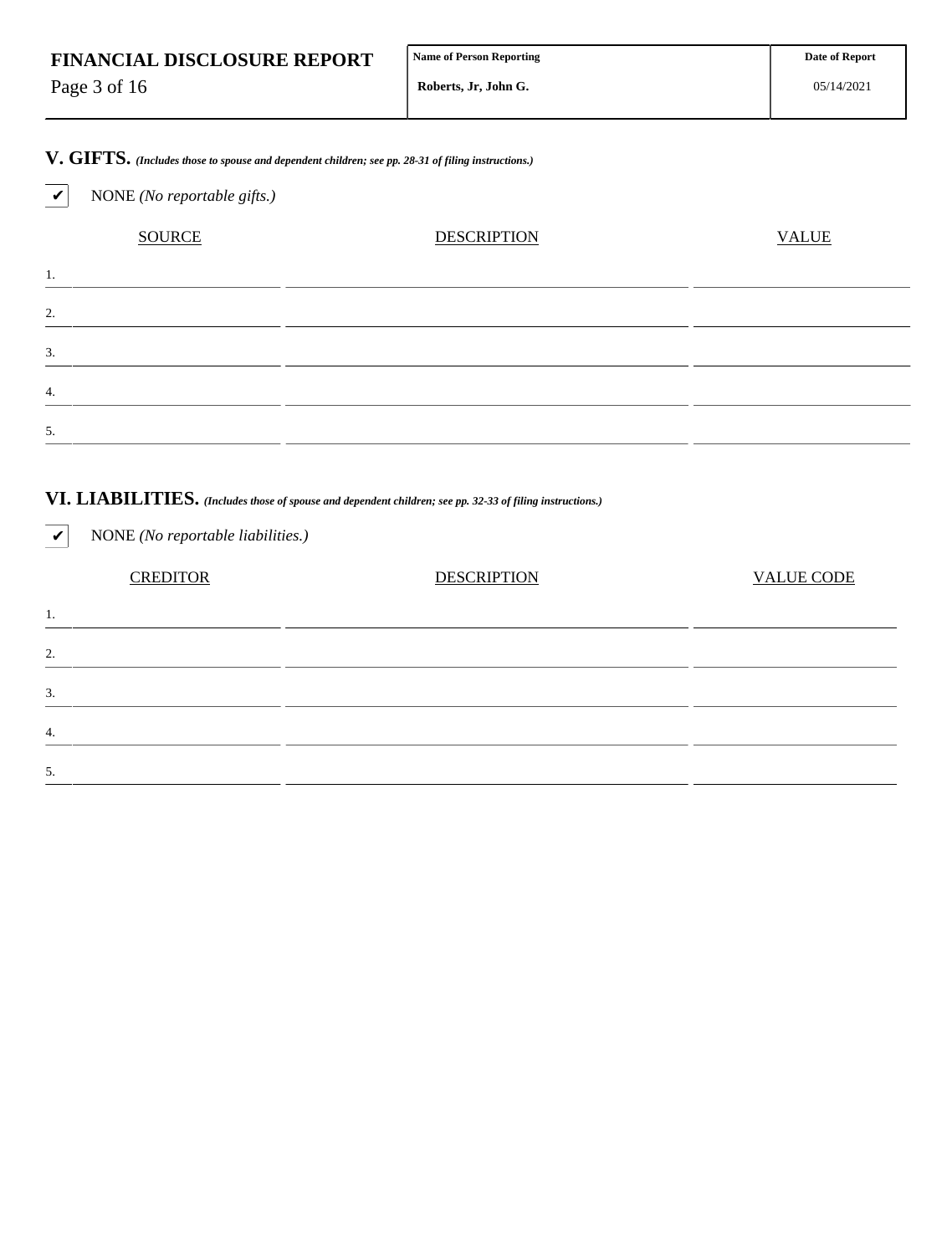Page 4 of 16

**Roberts, Jr, John G.**

**VII. INVESTMENTS and TRUSTS** *-- income, value, transactions (Includes those of spouse and dependent children; see pp. 34-60 of filing instructions.)*

NONE *(No reportable income, assets, or transactions.)*

|         | $\mathbf{A}$<br><b>Description of Assets</b><br>(including trust assets) | $\, {\bf B}$<br>Income during<br>reporting period |                                            | $\mathbf C$<br>Gross value at end<br>of reporting period |                                             | $\mathbf D$<br>Transactions during reporting period |                         |                                   |                                  |                                                                   |
|---------|--------------------------------------------------------------------------|---------------------------------------------------|--------------------------------------------|----------------------------------------------------------|---------------------------------------------|-----------------------------------------------------|-------------------------|-----------------------------------|----------------------------------|-------------------------------------------------------------------|
|         | Place " $(X)$ " after each asset<br>exempt from prior disclosure         | (1)<br>Amount<br>Code 1<br>$(A-H)$                | (2)<br>Type (e g,<br>div, rent,<br>or int) | (1)<br>Value<br>Code 2<br>$(J-P)$                        | (2)<br>Value<br>Method<br>Code 3<br>$(Q-W)$ | (1)<br>Type (e g,<br>buy, sell,<br>redemption)      | (2)<br>Date<br>mm/dd/yy | (3)<br>Value<br>Code 2<br>$(J-P)$ | (4)<br>Gain<br>Code 1<br>$(A-H)$ | (5)<br>Identity of<br>buyer/seller<br>(if private<br>transaction) |
| 1.      | Lam Research (Common) LRCX                                               | $\, {\bf B}$                                      | Dividend                                   | M                                                        | $\mathbf T$                                 |                                                     |                         |                                   |                                  |                                                                   |
| 2.      | Texas Instruments (Common) TXN                                           | D                                                 | Dividend                                   | $\mathbf{O}$                                             | $\mathbf T$                                 |                                                     |                         |                                   |                                  |                                                                   |
| 3.      | Thermo Fisher (Common) TMO                                               | B                                                 | Dividend                                   | ${\rm O}$                                                | $\mathbf T$                                 |                                                     |                         |                                   |                                  |                                                                   |
| 4.      | Sirius XM (Common) SIRI                                                  | B                                                 | Dividend                                   | M                                                        | $\mathbf T$                                 |                                                     |                         |                                   |                                  |                                                                   |
| 5.      | Amer. Century Gro. Inv. Class I TWGIX                                    | ${\bf C}$                                         | Dividend                                   | L                                                        | $\mathbf T$                                 | Sold<br>(part)                                      | 01/10/20                | J                                 |                                  |                                                                   |
| 6.      |                                                                          |                                                   |                                            |                                                          |                                             | Sold<br>(part)                                      | 02/18/20                | K                                 | D                                |                                                                   |
| 7.      |                                                                          |                                                   |                                            |                                                          |                                             | Buy<br>(add!)                                       | 02/19/20                | J                                 |                                  |                                                                   |
| $8. \,$ | MetLife GVUL: Putnam Multi-Cap Growth<br>Fund                            |                                                   | None                                       | L                                                        | T                                           |                                                     |                         |                                   |                                  |                                                                   |
| 9.      | Vanguard Int'l Gr Fund Admiral Shares<br><b>VWILX</b>                    | $\mathsf{C}$                                      | Dividend                                   | M                                                        | $\mathbf T$                                 | Buy<br>(add!)                                       | 02/18/20                | J                                 |                                  |                                                                   |
| 10.     | Vanguard Sm-Cap Index Fund Admiral<br><b>VSMAX</b>                       | B                                                 | Dividend                                   | M                                                        | $\mathbf T$                                 | Buy<br>(add!)                                       | 02/18/20                | J                                 |                                  |                                                                   |
| 11.     |                                                                          |                                                   |                                            |                                                          |                                             | Buy<br>(add!)                                       | 03/18/20                | J                                 |                                  |                                                                   |
| 12.     | Wells Fargo bank accounts                                                | A                                                 | Interest                                   | M                                                        | $\mathbf T$                                 |                                                     |                         |                                   |                                  |                                                                   |
| 13.     | Capital One, Inc. bank accounts                                          | B                                                 | Interest                                   | P <sub>1</sub>                                           | $\mathbf T$                                 |                                                     |                         |                                   |                                  |                                                                   |
| 14.     | 1/8 int. cottage, Knocklong, County<br>Limerick, Ireland                 | A                                                 | Rent                                       | $\bf J$                                                  | W                                           |                                                     |                         |                                   |                                  |                                                                   |
| 15.     | my529 Equity - 10% Int'l                                                 | ${\rm D}$                                         | Dividend                                   | ${\bf N}$                                                | $\mathbf T$                                 |                                                     |                         |                                   |                                  |                                                                   |
| 16.     | my529 Age-Based Moderate                                                 | $\, {\bf B}$                                      | Dividend                                   | M                                                        | $\mathbf T$                                 |                                                     |                         |                                   |                                  |                                                                   |
| 17.     | Eaton Vance Ser II Income Fund Boston CL<br>1 EIBIX                      | A                                                 | Dividend                                   |                                                          |                                             | Sold                                                | 02/18/20                | L                                 |                                  |                                                                   |

1 Income Gain Codes:

(See Columns C1 and D3) 3 Value Method Codes (See Column C2)

(See Columns B1 and D4) 2 Value Codes

 $F = $50,001 - $100,000$ J =\$15,000 or less N =\$250,001 - \$500,000 P3 =\$25,000,001 - \$50,000,000 Q =Appraisal U =Book Value

 $A = $1,000$  or less

 $B = $1,001 - $2,500$  $G = $100,001 - $1,000,000$ K =\$15,001 - \$50,000  $O = $500,001 - $1,000,000$ 

R =Cost (Real Estate Only) V =Other

 $C = $2,501 - $5,000$ H1 =\$1,000,001 - \$5,000,000 L =\$50,001 - \$100,000 P1 =\$1,000,001 - \$5,000,000 P4 =More than \$50,000,000 S =Assessment W =Estimated

 $D = $5,001 - $15,000$ H2 =More than \$5,000,000 M =\$100,001 - \$250,000 P2 =\$5,000,001 - \$25,000,000  $E = $15,001 - $50,000$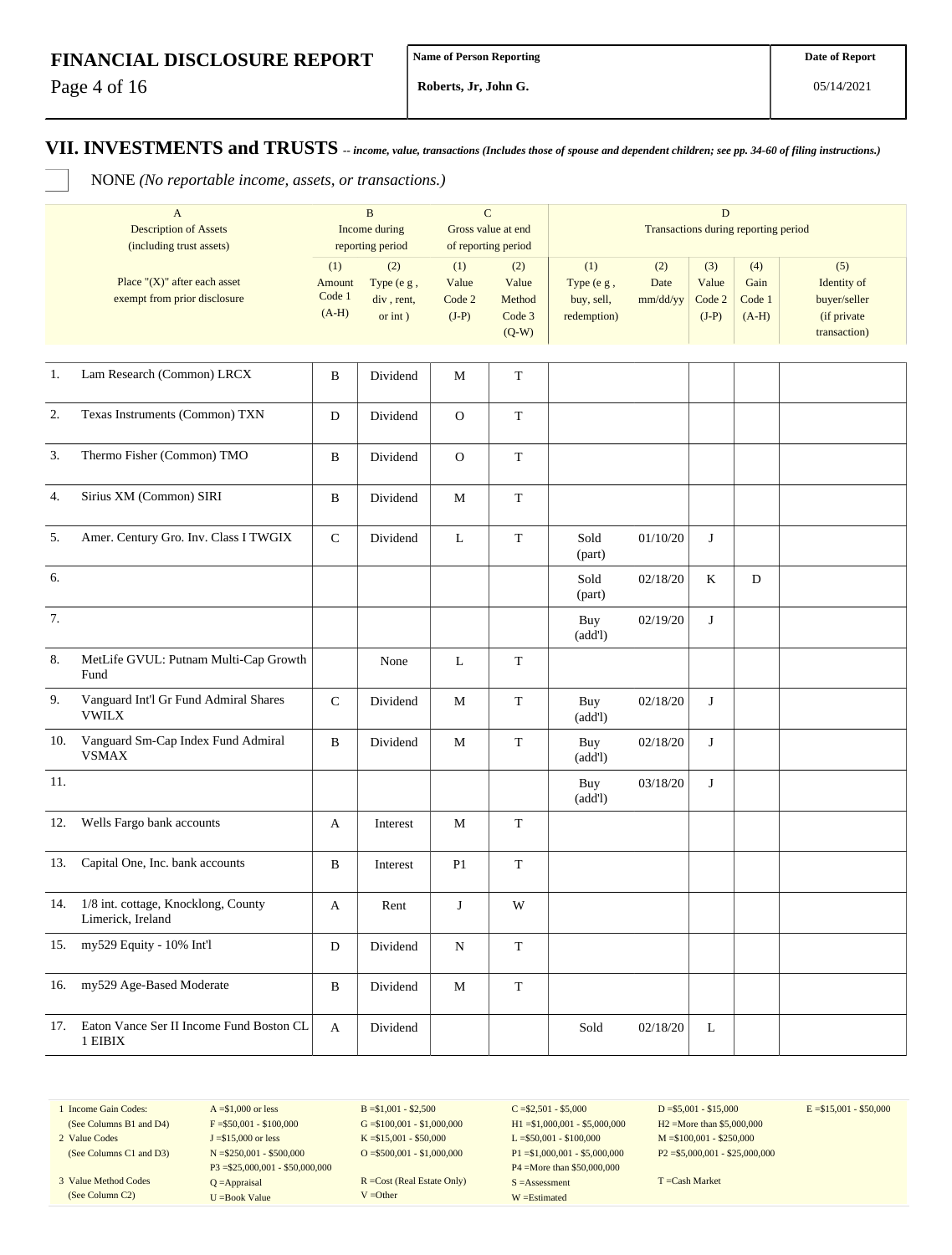Page 5 of 16

**Roberts, Jr, John G.**

**VII. INVESTMENTS and TRUSTS** *-- income, value, transactions (Includes those of spouse and dependent children; see pp. 34-60 of filing instructions.)*

NONE *(No reportable income, assets, or transactions.)*

|     | $\mathbf{A}$<br><b>Description of Assets</b><br>(including trust assets) | $\, {\bf B}$<br>Income during<br>reporting period |                                               | $\mathbf C$<br>Gross value at end<br>of reporting period |                                             | $\mathbf D$<br>Transactions during reporting period |                         |                                   |                                  |                                                                   |
|-----|--------------------------------------------------------------------------|---------------------------------------------------|-----------------------------------------------|----------------------------------------------------------|---------------------------------------------|-----------------------------------------------------|-------------------------|-----------------------------------|----------------------------------|-------------------------------------------------------------------|
|     | Place " $(X)$ " after each asset<br>exempt from prior disclosure         | (1)<br>Amount<br>Code 1<br>$(A-H)$                | (2)<br>Type (e g,<br>div, rent,<br>or $int$ ) | (1)<br>Value<br>Code 2<br>$(J-P)$                        | (2)<br>Value<br>Method<br>Code 3<br>$(Q-W)$ | (1)<br>Type (e g,<br>buy, sell,<br>redemption)      | (2)<br>Date<br>mm/dd/yy | (3)<br>Value<br>Code 2<br>$(J-P)$ | (4)<br>Gain<br>Code 1<br>$(A-H)$ | (5)<br>Identity of<br>buyer/seller<br>(if private<br>transaction) |
|     | 18. First Eagle Global SGIIX                                             | D                                                 | Dividend                                      | ${\bf N}$                                                | $\mathbf T$                                 | Buy<br>(add!)                                       | 02/18/20                | L                                 |                                  |                                                                   |
| 19. |                                                                          |                                                   |                                               |                                                          |                                             | Buy<br>(add!)                                       | 03/18/20                | J                                 |                                  |                                                                   |
| 20. |                                                                          |                                                   |                                               |                                                          |                                             | Buy<br>(add!)                                       | 06/26/20                | J                                 |                                  |                                                                   |
| 21. |                                                                          |                                                   |                                               |                                                          |                                             | Buy<br>(add!)                                       | 12/24/20                | $\bf J$                           |                                  |                                                                   |
| 22. | T. Rowe Price Real Estate TRREX                                          |                                                   | None                                          |                                                          |                                             | Sold                                                | 02/18/20                | L                                 | $\mathbf D$                      |                                                                   |
|     | 23. T. Rowe Price Blue Chip Growth TRBCX                                 | ${\rm D}$                                         | Dividend                                      | ${\bf N}$                                                | $\mathbf T$                                 | Sold<br>(part)                                      | 02/18/20                | J                                 | ${\bf C}$                        |                                                                   |
| 24. |                                                                          |                                                   |                                               |                                                          |                                             | Buy<br>(add!)                                       | 02/18/20                | J                                 |                                  |                                                                   |
| 25. |                                                                          |                                                   |                                               |                                                          |                                             | Buy<br>(add!)                                       | 03/18/20                | J                                 |                                  |                                                                   |
| 26. | Wells Fargo Absolute Return Fund WABIX                                   | D                                                 | Dividend                                      | ${\bf N}$                                                | $\mathbf T$                                 | Sold<br>(part)                                      | 02/18/20                | M                                 |                                  |                                                                   |
| 27. |                                                                          |                                                   |                                               |                                                          |                                             | Sold<br>(part)                                      | 03/18/20                | J                                 |                                  |                                                                   |
| 28. |                                                                          |                                                   |                                               |                                                          |                                             | Buy<br>(add!)                                       | 05/27/20                | J                                 |                                  |                                                                   |
| 29. |                                                                          |                                                   |                                               |                                                          |                                             | Buy<br>(add!)                                       | 10/27/20                | $\bf J$                           |                                  |                                                                   |
| 30. | AQR FDS Mgd. Futures Strategy AQMIX                                      | ${\bf C}$                                         | Dividend                                      | L                                                        | $\mathbf T$                                 | Buy<br>(add!)                                       | 02/18/20                | $\bf J$                           |                                  |                                                                   |
| 31. |                                                                          |                                                   |                                               |                                                          |                                             | Buy<br>(add!)                                       | 03/18/20                | J                                 |                                  |                                                                   |
|     | 32. Dodge & Cox FDS International Stock<br><b>DODFX</b>                  | ${\bf D}$                                         | Dividend                                      | ${\bf N}$                                                | $\mathbf T$                                 | Buy<br>(add!)                                       | 02/18/20                | $\rm K$                           |                                  |                                                                   |
| 33. |                                                                          |                                                   |                                               |                                                          |                                             | Sold<br>(part)                                      | 03/18/20                | $\rm K$                           |                                  |                                                                   |
| 34. | Jane Brain, LLC                                                          |                                                   | None                                          | $\bf J$                                                  | ${\bf U}$                                   |                                                     |                         |                                   |                                  |                                                                   |

1 Income Gain Codes: (See Columns B1 and D4)

2 Value Codes

(See Columns C1 and D3) 3 Value Method Codes (See Column C2)

 $F = $50,001 - $100,000$ J =\$15,000 or less N =\$250,001 - \$500,000 P3 =\$25,000,001 - \$50,000,000 Q =Appraisal U =Book Value

 $A = $1,000$  or less

 $B = $1,001 - $2,500$  $G = $100,001 - $1,000,000$ K =\$15,001 - \$50,000 O =  $$500,001 - $1,000,000$ 

R =Cost (Real Estate Only) V =Other

 $C = $2,501 - $5,000$ H1 =\$1,000,001 - \$5,000,000 L =\$50,001 - \$100,000 P1 =\$1,000,001 - \$5,000,000 P4 =More than \$50,000,000 S =Assessment W =Estimated

 $D = $5,001 - $15,000$ H2 =More than \$5,000,000 M =\$100,001 - \$250,000 P2 =\$5,000,001 - \$25,000,000  $E = $15,001 - $50,000$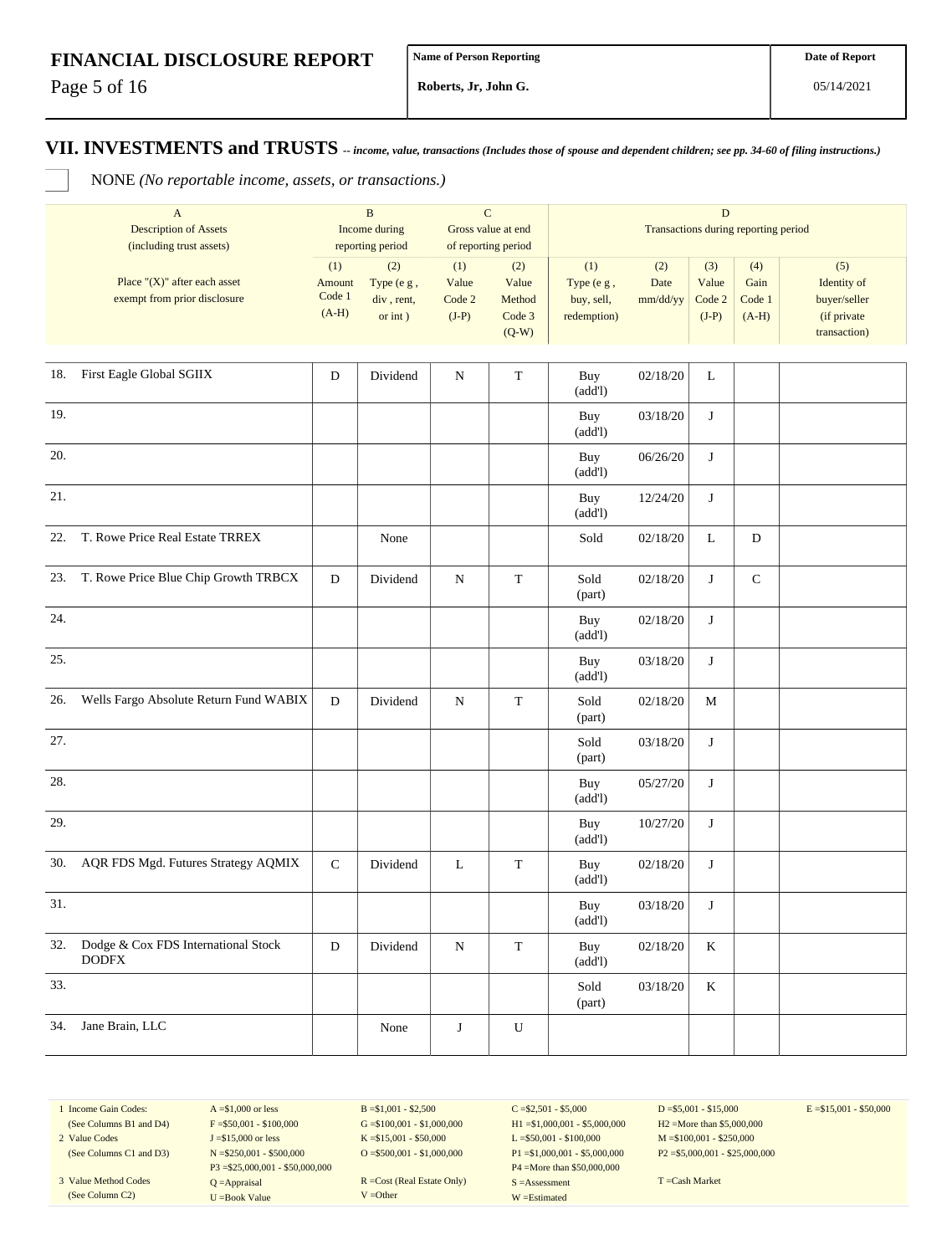Page 6 of 16

**Roberts, Jr, John G.**

#### **VII. INVESTMENTS and TRUSTS** *-- income, value, transactions (Includes those of spouse and dependent children; see pp. 34-60 of filing instructions.)*

NONE *(No reportable income, assets, or transactions.)*

|     | $\mathbf{A}$<br><b>Description of Assets</b><br>(including trust assets) |                                    | $\, {\bf B}$<br>Income during<br>reporting period |                                   | $\mathbf C$<br>Gross value at end<br>of reporting period |                                                | $\mathbf D$<br>Transactions during reporting period |                                   |                                  |                                                                   |
|-----|--------------------------------------------------------------------------|------------------------------------|---------------------------------------------------|-----------------------------------|----------------------------------------------------------|------------------------------------------------|-----------------------------------------------------|-----------------------------------|----------------------------------|-------------------------------------------------------------------|
|     | Place " $(X)$ " after each asset<br>exempt from prior disclosure         | (1)<br>Amount<br>Code 1<br>$(A-H)$ | (2)<br>Type (e g,<br>div, rent,<br>or $int$ )     | (1)<br>Value<br>Code 2<br>$(J-P)$ | (2)<br>Value<br>Method<br>Code 3<br>$(Q-W)$              | (1)<br>Type (e g,<br>buy, sell,<br>redemption) | (2)<br>Date<br>mm/dd/yy                             | (3)<br>Value<br>Code 2<br>$(J-P)$ | (4)<br>Gain<br>Code 1<br>$(A-H)$ | (5)<br>Identity of<br>buyer/seller<br>(if private<br>transaction) |
| 35. | Principal MidCap Institutional PCBIX                                     | ${\bf D}$                          | Dividend                                          | $\mathbf O$                       | ${\bf T}$                                                | Sold<br>(part)                                 | 02/18/20                                            | L                                 | E                                |                                                                   |
| 36. |                                                                          |                                    |                                                   |                                   |                                                          | Buy<br>(add!)                                  | 03/18/20                                            | $\rm K$                           |                                  |                                                                   |
| 37. | ASG GLBL ALTRNTVE CL Y GAFYX                                             | D                                  | Dividend                                          | ${\bf N}$                         | $\mathbf T$                                              | Buy<br>(add!)                                  | 02/18/20                                            | $\bf J$                           |                                  |                                                                   |
| 38. |                                                                          |                                    |                                                   |                                   |                                                          | Sold<br>(part)                                 | 02/18/20                                            | J                                 | A                                |                                                                   |
| 39. |                                                                          |                                    |                                                   |                                   |                                                          | Sold<br>(part)                                 | 03/18/20                                            | $\bf J$                           |                                  |                                                                   |
| 40. | Dodge & Cox Stock DODGX                                                  |                                    | None                                              |                                   |                                                          | Buy<br>(add!)                                  | 02/18/20                                            | $\bf K$                           |                                  |                                                                   |
| 41. |                                                                          |                                    |                                                   |                                   |                                                          | Sold<br>(part)                                 | 02/18/20                                            | $\bf J$                           | A                                |                                                                   |
| 42. |                                                                          |                                    |                                                   |                                   |                                                          | Sold                                           | 03/18/20                                            | N                                 |                                  |                                                                   |
| 43. | Invesco Developing Markets ODVYX                                         | B                                  | Dividend                                          | ${\rm O}$                         | $\mathbf T$                                              | Buy<br>(add!)                                  | 02/18/20                                            | $\rm K$                           |                                  |                                                                   |
| 44. |                                                                          |                                    |                                                   |                                   |                                                          | Sold<br>(part)                                 | 03/18/20                                            | $\bf K$                           |                                  |                                                                   |
| 45. |                                                                          |                                    |                                                   |                                   |                                                          | Buy<br>(add!)                                  | 04/27/20                                            | $\bf J$                           |                                  |                                                                   |
| 46. |                                                                          |                                    |                                                   |                                   |                                                          | Buy<br>(add!)                                  | 05/27/20                                            | $\bf J$                           |                                  |                                                                   |
| 47. | Charter Communications (Common) CHTR                                     |                                    | None                                              | ${\bf N}$                         | $\mathbf T$                                              |                                                |                                                     |                                   |                                  |                                                                   |
| 48. | my529-FDIC-Insured Static Investment<br>Option (see Part VIII.)          | $\mathbf D$                        | Dividend                                          | N                                 | T                                                        |                                                |                                                     |                                   |                                  |                                                                   |
| 49. | Thornburg Ltd-Term Muni Inst LTMIX                                       | $\, {\bf B}$                       | Dividend                                          | L                                 | $\mathbf T$                                              | Buy<br>(add!)                                  | 02/18/20                                            | $\mathbf K$                       |                                  |                                                                   |
| 50. |                                                                          |                                    |                                                   |                                   |                                                          | Buy<br>(add!)                                  | 08/27/20                                            | $\bf J$                           |                                  |                                                                   |
| 51. |                                                                          |                                    |                                                   |                                   |                                                          | Buy<br>(add!)                                  | 11/27/20                                            | $\bf J$                           |                                  |                                                                   |

1 Income Gain Codes: (See Columns B1 and D4) 2 Value Codes

(See Columns C1 and D3)

3 Value Method Codes (See Column C2)

 $A = $1,000$  or less  $F = $50,001 - $100,000$ J =\$15,000 or less N =\$250,001 - \$500,000 P3 =\$25,000,001 - \$50,000,000 Q =Appraisal U =Book Value

 $B = $1,001 - $2,500$  $G = $100,001 - $1,000,000$ K =\$15,001 - \$50,000 O =  $$500,001 - $1,000,000$ 

R =Cost (Real Estate Only) V =Other

 $C = $2,501 - $5,000$ H1 =\$1,000,001 - \$5,000,000 L =\$50,001 - \$100,000 P1 =\$1,000,001 - \$5,000,000 P4 =More than \$50,000,000 S =Assessment W =Estimated

 $D = $5,001 - $15,000$ H2 =More than \$5,000,000 M =\$100,001 - \$250,000 P2 =\$5,000,001 - \$25,000,000

T =Cash Market

 $E = $15,001 - $50,000$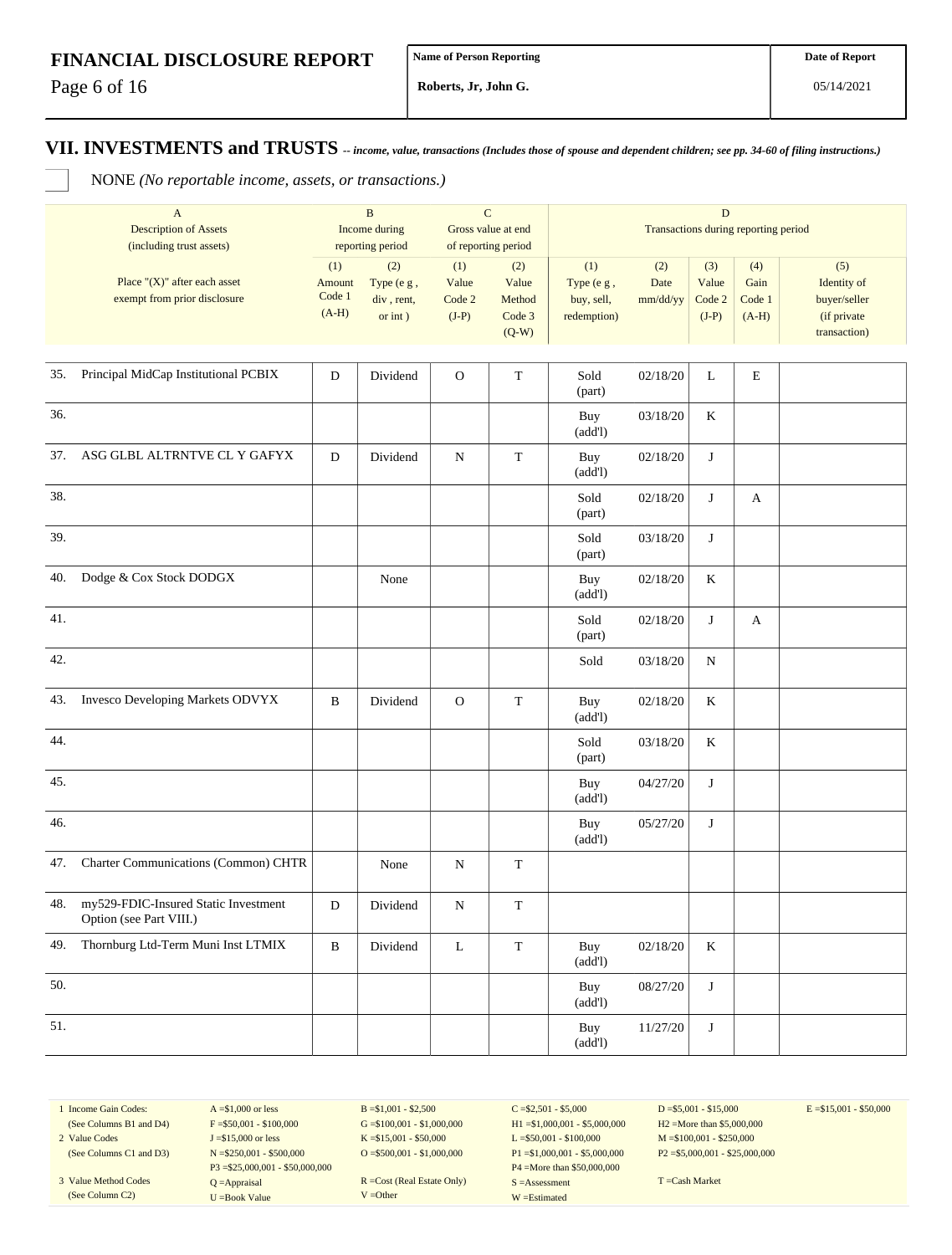Page 7 of 16

**Roberts, Jr, John G.**

**VII. INVESTMENTS and TRUSTS** *-- income, value, transactions (Includes those of spouse and dependent children; see pp. 34-60 of filing instructions.)*

NONE *(No reportable income, assets, or transactions.)*

| $\mathbf{A}$<br><b>Description of Assets</b> |                                                                  |                                    | ${\bf C}$<br>$\, {\bf B}$<br>Income during<br>Gross value at end |                                   |                                             | $\mathbf D$                                    |                         |                                   |                                  |                                                                   |  |
|----------------------------------------------|------------------------------------------------------------------|------------------------------------|------------------------------------------------------------------|-----------------------------------|---------------------------------------------|------------------------------------------------|-------------------------|-----------------------------------|----------------------------------|-------------------------------------------------------------------|--|
|                                              | (including trust assets)                                         |                                    | reporting period                                                 | of reporting period               |                                             | Transactions during reporting period           |                         |                                   |                                  |                                                                   |  |
|                                              | Place " $(X)$ " after each asset<br>exempt from prior disclosure | (1)<br>Amount<br>Code 1<br>$(A-H)$ | (2)<br>Type (e g,<br>div, rent,<br>or $int$ )                    | (1)<br>Value<br>Code 2<br>$(J-P)$ | (2)<br>Value<br>Method<br>Code 3<br>$(Q-W)$ | (1)<br>Type (e g,<br>buy, sell,<br>redemption) | (2)<br>Date<br>mm/dd/yy | (3)<br>Value<br>Code 2<br>$(J-P)$ | (4)<br>Gain<br>Code 1<br>$(A-H)$ | (5)<br>Identity of<br>buyer/seller<br>(if private<br>transaction) |  |
| 52.                                          |                                                                  |                                    |                                                                  |                                   |                                             | Buy<br>(add!)                                  | 12/24/20                | J                                 |                                  |                                                                   |  |
| 53.                                          | Tweedy Browne Global Value Fund<br><b>TBGVX</b>                  | A                                  | Dividend                                                         | $\mathbf L$                       | $\mathbf T$                                 | Buy<br>(add!)                                  | 02/27/20                | J                                 |                                  |                                                                   |  |
| 54.                                          |                                                                  |                                    |                                                                  |                                   |                                             | Buy<br>(add!)                                  | 06/26/20                | J                                 |                                  |                                                                   |  |
| 55.                                          |                                                                  |                                    |                                                                  |                                   |                                             | Buy<br>(add!)                                  | 07/27/20                | J                                 |                                  |                                                                   |  |
| 56.                                          |                                                                  |                                    |                                                                  |                                   |                                             | Buy<br>(add!)                                  | 09/25/20                | J                                 |                                  |                                                                   |  |
| 57.                                          | T Rowe Price Short-Term Bond PRWBX                               | ${\bf C}$                          | Dividend                                                         | M                                 | $\mathbf T$                                 | Buy<br>(add!)                                  | 02/18/20                | J                                 |                                  |                                                                   |  |
| 58.                                          |                                                                  |                                    |                                                                  |                                   |                                             | Sold<br>(part)                                 | 02/18/20                | J                                 | A                                |                                                                   |  |
| 59.                                          |                                                                  |                                    |                                                                  |                                   |                                             | Sold<br>(part)                                 | 03/18/20                | K                                 |                                  |                                                                   |  |
| 60.                                          | Vanguard Div. Growth Fd Investor Shares<br><b>VDIGX</b>          | $\mathbf E$                        | Dividend                                                         | P <sub>1</sub>                    | $\mathbf T$                                 |                                                |                         |                                   |                                  |                                                                   |  |
| 61.                                          | Gateway Fund GTEYX                                               | $\, {\bf B}$                       | Dividend                                                         | M                                 | $\mathbf T$                                 | Buy<br>(add!)                                  | 01/27/20                | J                                 |                                  |                                                                   |  |
| 62.                                          |                                                                  |                                    |                                                                  |                                   |                                             | Buy<br>(add!)                                  | 02/27/20                | J                                 |                                  |                                                                   |  |
| 63.                                          |                                                                  |                                    |                                                                  |                                   |                                             | Buy<br>(add!)                                  | 08/27/20                | J                                 |                                  |                                                                   |  |
| 64.                                          |                                                                  |                                    |                                                                  |                                   |                                             | Buy<br>(add!)                                  | 11/27/20                | J                                 |                                  |                                                                   |  |
| 65.                                          | Vanguard Total Stk Mkt Index Fd Adm Shs<br><b>VTSAX</b>          | B                                  | Dividend                                                         | L                                 | T                                           |                                                |                         |                                   |                                  |                                                                   |  |
| 66.                                          | Goldman Finl Sq Treas Money Market Fund<br><b>FTIXX</b>          | A                                  | Dividend                                                         | $\mathbf L$                       | $\mathbf T$                                 | Sold<br>(part)                                 | 01/10/20                | J                                 |                                  |                                                                   |  |
| 67.                                          |                                                                  |                                    |                                                                  |                                   |                                             | Buy<br>(add!)                                  | 01/27/20                | $\mathbf{J}$                      |                                  |                                                                   |  |
| 68.                                          |                                                                  |                                    |                                                                  |                                   |                                             | Buy<br>(add!)                                  | 02/18/20                | $\rm K$                           |                                  |                                                                   |  |

1 Income Gain Codes: (See Columns B1 and D4) 2 Value Codes

(See Columns C1 and D3)

3 Value Method Codes (See Column C2)

 $A = $1,000$  or less  $F = $50,001 - $100,000$ J =\$15,000 or less N =\$250,001 - \$500,000 P3 =\$25,000,001 - \$50,000,000 Q =Appraisal U =Book Value

B =\$1,001 - \$2,500  $G = $100,001 - $1,000,000$ K =\$15,001 - \$50,000 O =  $$500,001 - $1,000,000$ 

R =Cost (Real Estate Only) V =Other

 $C = $2,501 - $5,000$ H1 =\$1,000,001 - \$5,000,000 L =\$50,001 - \$100,000 P1 =\$1,000,001 - \$5,000,000 P4 =More than \$50,000,000 S =Assessment W =Estimated

 $D = $5,001 - $15,000$ H2 =More than \$5,000,000 M =\$100,001 - \$250,000 P2 =\$5,000,001 - \$25,000,000  $E = $15,001 - $50,000$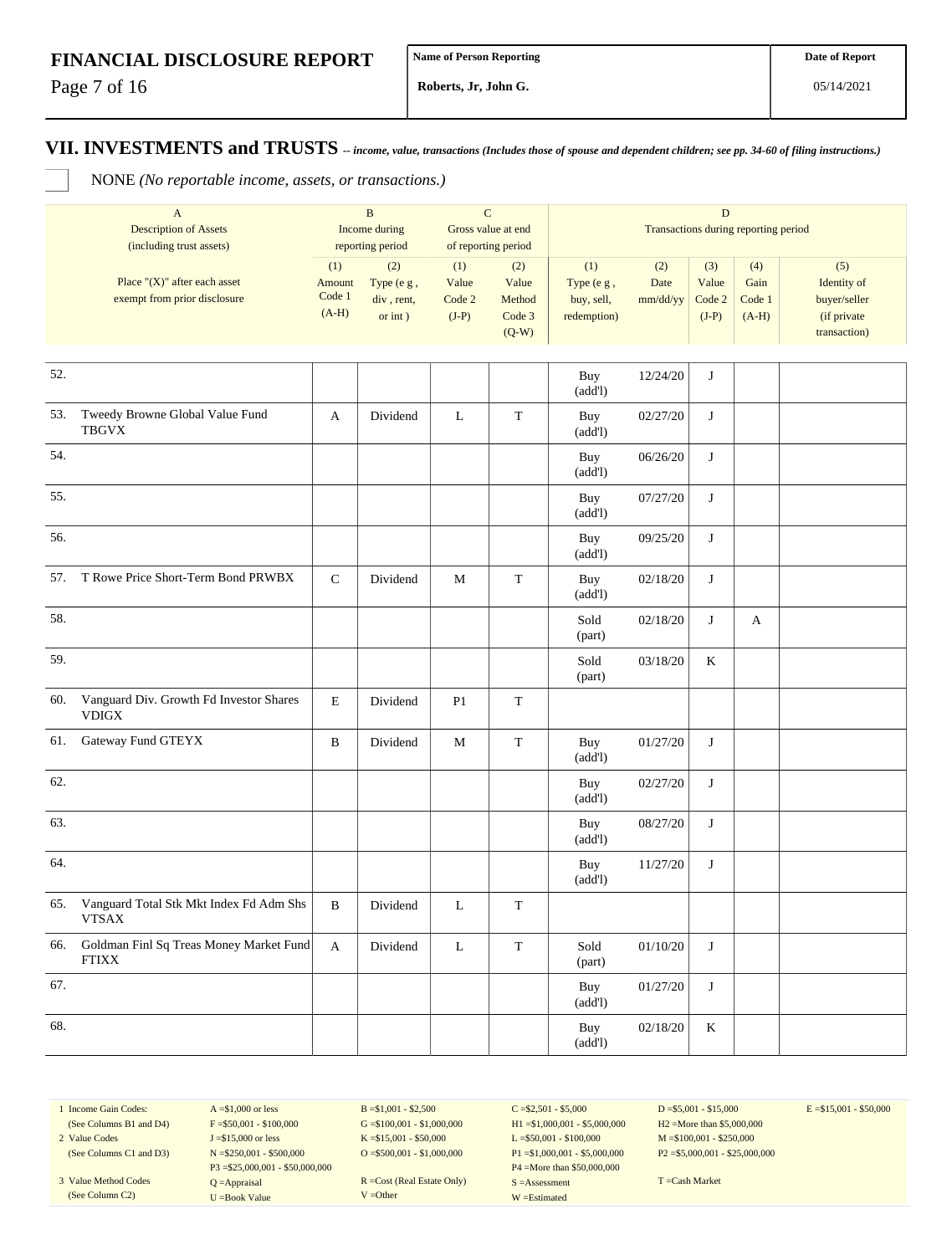Page 8 of 16

**Roberts, Jr, John G.**

#### **VII. INVESTMENTS and TRUSTS** *-- income, value, transactions (Includes those of spouse and dependent children; see pp. 34-60 of filing instructions.)*

NONE *(No reportable income, assets, or transactions.)*

|     | $\boldsymbol{\mathsf{A}}$<br><b>Description of Assets</b>        |                                    | $\, {\bf B}$<br>Income during                 |                                   | $\mathbf C$<br>Gross value at end           | $\mathbf D$<br>Transactions during reporting period |                         |                                   |                                  |                                                                   |  |
|-----|------------------------------------------------------------------|------------------------------------|-----------------------------------------------|-----------------------------------|---------------------------------------------|-----------------------------------------------------|-------------------------|-----------------------------------|----------------------------------|-------------------------------------------------------------------|--|
|     | (including trust assets)                                         |                                    | reporting period                              |                                   | of reporting period                         |                                                     |                         |                                   |                                  |                                                                   |  |
|     | Place " $(X)$ " after each asset<br>exempt from prior disclosure | (1)<br>Amount<br>Code 1<br>$(A-H)$ | (2)<br>Type (e g,<br>div, rent,<br>or $int$ ) | (1)<br>Value<br>Code 2<br>$(J-P)$ | (2)<br>Value<br>Method<br>Code 3<br>$(Q-W)$ | (1)<br>Type (e g,<br>buy, sell,<br>redemption)      | (2)<br>Date<br>mm/dd/yy | (3)<br>Value<br>Code 2<br>$(J-P)$ | (4)<br>Gain<br>Code 1<br>$(A-H)$ | (5)<br>Identity of<br>buyer/seller<br>(if private<br>transaction) |  |
| 69. |                                                                  |                                    |                                               |                                   |                                             | Buy                                                 | 02/19/20                | J                                 |                                  |                                                                   |  |
|     |                                                                  |                                    |                                               |                                   |                                             | (add!)                                              |                         |                                   |                                  |                                                                   |  |
| 70. |                                                                  |                                    |                                               |                                   |                                             | Sold<br>(part)                                      | 03/18/20                | J                                 |                                  |                                                                   |  |
| 71. |                                                                  |                                    |                                               |                                   |                                             | Sold<br>(part)                                      | 04/09/20                | J                                 |                                  |                                                                   |  |
| 72. |                                                                  |                                    |                                               |                                   |                                             | Sold<br>(part)                                      | 07/10/20                | J                                 |                                  |                                                                   |  |
| 73. |                                                                  |                                    |                                               |                                   |                                             | Sold<br>(part)                                      | 10/09/20                | J                                 |                                  |                                                                   |  |
| 74. |                                                                  |                                    |                                               |                                   |                                             | Buy<br>(add!)                                       | 10/27/20                | J                                 |                                  |                                                                   |  |
| 75. | Wells Fargo IRA / Inv. Co. Amer. Class C<br><b>AICCX</b>         | A                                  | Dividend                                      | J                                 | $\mathbf T$                                 | Buy<br>(add!)                                       | 03/19/20                | $\bf J$                           |                                  |                                                                   |  |
| 76. | MetLife GVUL: Deutsche Govt. Money<br>Mkt VIP                    |                                    | None                                          | J                                 | T                                           |                                                     |                         |                                   |                                  |                                                                   |  |
| 77. | MetLife GVUL Put.Gro. Opps.                                      |                                    | None                                          | L                                 | $\mathbf T$                                 |                                                     |                         |                                   |                                  |                                                                   |  |
| 78. | Bost.Ptnrs. L/S Rsrch. Fund BPIRX                                |                                    | None                                          | $\mathbf L$                       | $\mathbf T$                                 | Buy<br>(add!)                                       | 02/18/20                | J                                 |                                  |                                                                   |  |
| 79. |                                                                  |                                    |                                               |                                   |                                             | Sold<br>(part)                                      | 03/18/20                | J                                 |                                  |                                                                   |  |
| 80. | Van Eck Global GHAYX                                             |                                    | None                                          |                                   |                                             | Sold                                                | 02/18/20                | $\mathbf L$                       |                                  |                                                                   |  |
| 81. | Charles Schwab bank account                                      | A                                  | Interest                                      | $\mathbf L$                       | $\mathbf T$                                 |                                                     |                         |                                   |                                  |                                                                   |  |
| 82. | C. Schwab Value Advantage M. Fund<br><b>SWVXX</b>                | A                                  | Dividend                                      | M                                 | $\mathbf T$                                 |                                                     |                         |                                   |                                  |                                                                   |  |
| 83. | Tributary SM Co INSTL IP FOSBX                                   | $\, {\bf B}$                       | Dividend                                      | ${\bf N}$                         | $\mathbf T$                                 | Buy<br>(add!)                                       | 02/18/20                | $\mathbf{J}$                      |                                  |                                                                   |  |
| 84. |                                                                  |                                    |                                               |                                   |                                             | Buy<br>(add!)                                       | 03/18/20                | $\bf K$                           |                                  |                                                                   |  |
| 85. |                                                                  |                                    |                                               |                                   |                                             | Buy<br>(add!)                                       | 03/27/20                | J                                 |                                  |                                                                   |  |

1 Income Gain Codes: (See Columns B1 and D4) 2 Value Codes

(See Columns C1 and D3)

3 Value Method Codes (See Column C2)

 $A = $1,000$  or less  $F = $50,001 - $100,000$ J =\$15,000 or less N =\$250,001 - \$500,000 P3 =\$25,000,001 - \$50,000,000 Q =Appraisal U =Book Value

 $B = $1,001 - $2,500$  $G = $100,001 - $1,000,000$ K =\$15,001 - \$50,000 O =  $$500,001 - $1,000,000$ 

R =Cost (Real Estate Only) V =Other

 $C = $2,501 - $5,000$ H1 =\$1,000,001 - \$5,000,000 L =\$50,001 - \$100,000 P1 =\$1,000,001 - \$5,000,000 P4 =More than \$50,000,000 S =Assessment W =Estimated

 $D = $5,001 - $15,000$ H2 =More than \$5,000,000 M =\$100,001 - \$250,000 P2 =\$5,000,001 - \$25,000,000  $E = $15,001 - $50,000$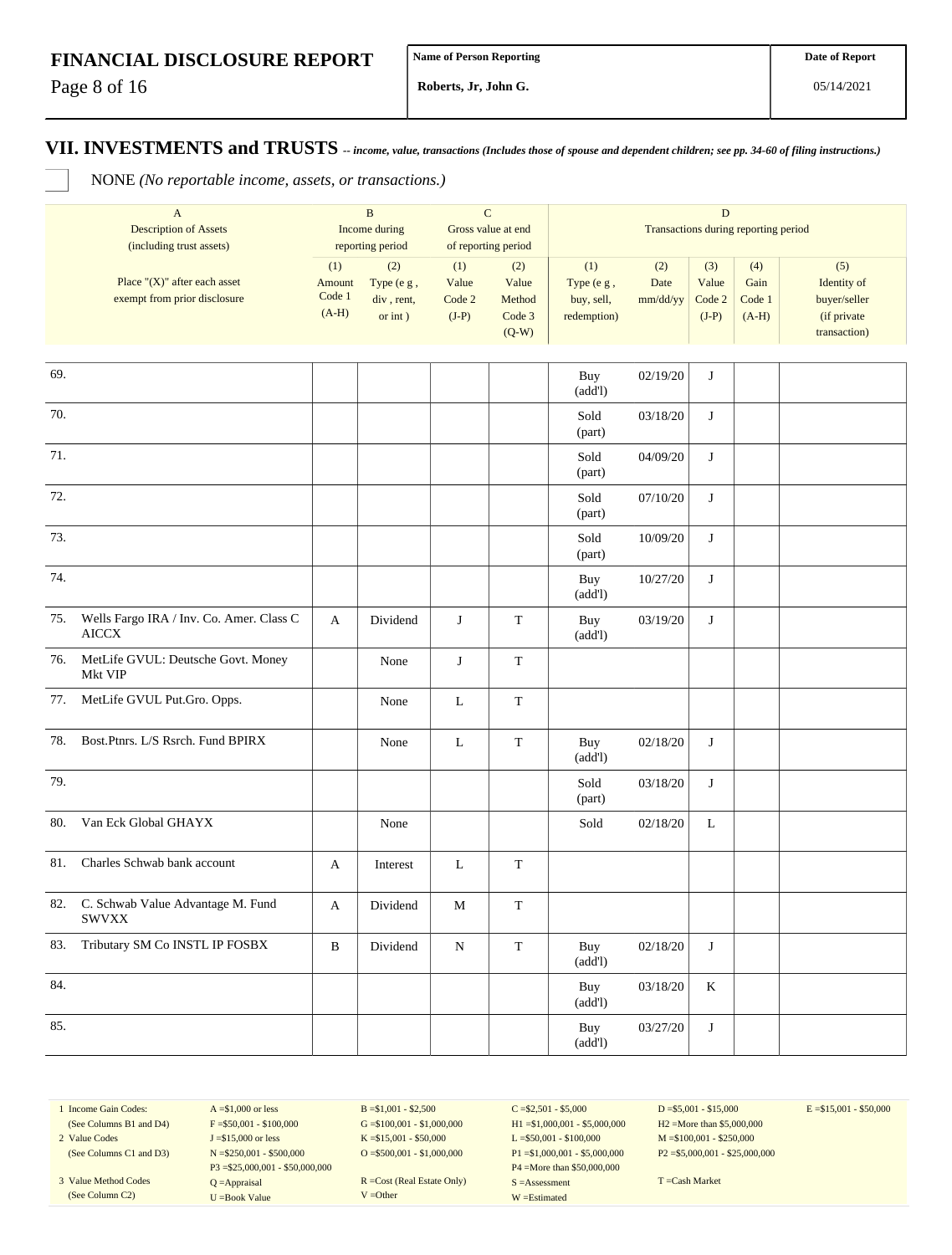Page 9 of 16

**Roberts, Jr, John G.**

#### **VII. INVESTMENTS and TRUSTS** *-- income, value, transactions (Includes those of spouse and dependent children; see pp. 34-60 of filing instructions.)*

NONE *(No reportable income, assets, or transactions.)*

|     | $\mathbf{A}$<br><b>Description of Assets</b><br>(including trust assets) |                                    | $\, {\bf B}$<br>Income during<br>reporting period |                                   | $\mathbf C$<br>Gross value at end<br>of reporting period |                                                | Transactions during reporting period |                                   |                                  |                                                                   |
|-----|--------------------------------------------------------------------------|------------------------------------|---------------------------------------------------|-----------------------------------|----------------------------------------------------------|------------------------------------------------|--------------------------------------|-----------------------------------|----------------------------------|-------------------------------------------------------------------|
|     | Place " $(X)$ " after each asset<br>exempt from prior disclosure         | (1)<br>Amount<br>Code 1<br>$(A-H)$ | (2)<br>Type (e g,<br>div, rent,<br>or $int$ )     | (1)<br>Value<br>Code 2<br>$(J-P)$ | (2)<br>Value<br>Method<br>Code 3<br>$(Q-W)$              | (1)<br>Type (e g,<br>buy, sell,<br>redemption) | (2)<br>Date<br>mm/dd/yy              | (3)<br>Value<br>Code 2<br>$(J-P)$ | (4)<br>Gain<br>Code 1<br>$(A-H)$ | (5)<br>Identity of<br>buyer/seller<br>(if private<br>transaction) |
| 86. |                                                                          |                                    |                                                   |                                   |                                                          | Buy<br>(add!)                                  | 07/27/20                             | J                                 |                                  |                                                                   |
| 87. | Baird Aggregate FD CL I BAGIX                                            | D                                  | Dividend                                          | M                                 | $\mathbf T$                                              | Buy                                            | 02/18/20                             | М                                 |                                  |                                                                   |
| 88. |                                                                          |                                    |                                                   |                                   |                                                          | Sold<br>(part)                                 | 03/18/20                             | K                                 |                                  |                                                                   |
| 89. | Credit Suisse Comm Ret. I CRSOX                                          | A                                  | Dividend                                          | L                                 | T                                                        | Buy                                            | 03/18/20                             | L                                 |                                  |                                                                   |
| 90. | MFS Value I MEIIX                                                        | D                                  | Dividend                                          | $\mathbf{O}$                      | $\mathbf T$                                              | Buy                                            | 03/18/20                             | N                                 |                                  |                                                                   |
| 91. |                                                                          |                                    |                                                   |                                   |                                                          | Buy<br>(add!)                                  | 03/19/20                             | J                                 |                                  |                                                                   |
| 92. |                                                                          |                                    |                                                   |                                   |                                                          | Buy<br>(add!)                                  | 04/27/20                             | J                                 |                                  |                                                                   |
| 93. |                                                                          |                                    |                                                   |                                   |                                                          | Buy<br>(add!)                                  | 09/25/20                             | J                                 |                                  |                                                                   |
| 94. | TriNet Ret. Plan (H)                                                     |                                    |                                                   |                                   |                                                          |                                                |                                      |                                   |                                  |                                                                   |
|     | 95. -- TA Vangard Instl Target Ret. 2020<br><b>VITWX</b>                 |                                    | None                                              | $\rm K$                           | $\mathbf T$                                              | Buy                                            | 03/20/20                             | K                                 |                                  |                                                                   |
| 96. | Trust #1 $(H)$ $(X)$ (see Part VIII.)                                    |                                    |                                                   |                                   |                                                          |                                                |                                      |                                   |                                  |                                                                   |
| 97. | -- AT&T Inc. (Common) $T(X)$                                             | A                                  | Dividend                                          |                                   |                                                          | Sold                                           | 02/14/20                             | J                                 |                                  |                                                                   |
| 98. | -- Accenture PLC Ireland CL A (Common)<br>ACN(X)                         | A                                  | Dividend                                          |                                   |                                                          | Sold                                           | 02/14/20                             | J                                 | A                                |                                                                   |
|     | 99. -- Altria Group Inc. (Common) MO (X)                                 | A                                  | Dividend                                          |                                   |                                                          | Sold                                           | 02/14/20                             | J                                 |                                  |                                                                   |
|     | 100. -- Astrazeneca PLC Sponsored ADR<br>$(Common)$ AZN $(X)$            |                                    | None                                              |                                   |                                                          | Sold                                           | 02/14/20                             | J                                 |                                  |                                                                   |
|     | 101. -- Baxter INTL Inc. (Common) BAX (X)                                | A                                  | Dividend                                          |                                   |                                                          | Sold                                           | 02/14/20                             | J                                 | A                                |                                                                   |
|     | 102. -- Bristol Myers Squibb Company<br>(Common) BMY (X)                 | A                                  | Dividend                                          |                                   |                                                          | Sold                                           | 02/14/20                             | $\mathbf{J}$                      | A                                |                                                                   |

1 Income Gain Codes: (See Columns B1 and D4)

2 Value Codes

(See Columns C1 and D3) 3 Value Method Codes (See Column C2)

 $A = $1,000$  or less  $F = $50,001 - $100,000$ J =\$15,000 or less N =\$250,001 - \$500,000 P3 =\$25,000,001 - \$50,000,000 Q =Appraisal U =Book Value

 $B = $1,001 - $2,500$  $G = $100,001 - $1,000,000$ K =\$15,001 - \$50,000 O =  $$500,001 - $1,000,000$ 

R =Cost (Real Estate Only) V =Other

 $C = $2,501 - $5,000$ H1 =\$1,000,001 - \$5,000,000 L =\$50,001 - \$100,000 P1 =\$1,000,001 - \$5,000,000 P4 =More than \$50,000,000 S =Assessment W =Estimated

 $D = $5,001 - $15,000$ H2 =More than \$5,000,000 M =\$100,001 - \$250,000 P2 =\$5,000,001 - \$25,000,000  $E = $15,001 - $50,000$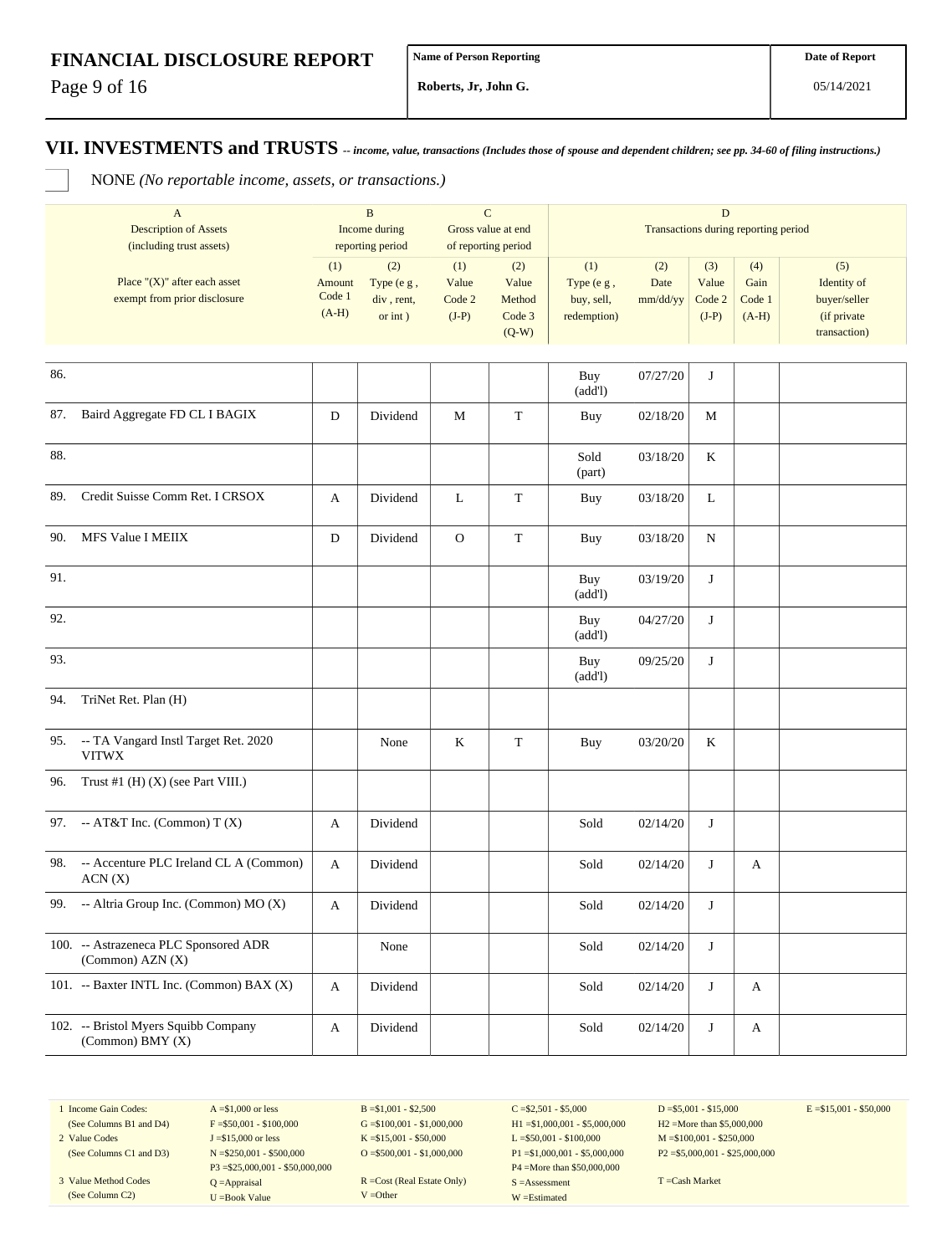Page 10 of 16

**Roberts, Jr, John G.**

**VII. INVESTMENTS and TRUSTS** *-- income, value, transactions (Includes those of spouse and dependent children; see pp. 34-60 of filing instructions.)*

NONE *(No reportable income, assets, or transactions.)*

| $\mathbf{A}$<br><b>Description of Assets</b><br>(including trust assets) |                                    | $\mathbf B$<br>Income during<br>reporting period |                                   | ${\bf C}$<br>Gross value at end<br>of reporting period |                                                | $\mathbf D$<br>Transactions during reporting period |                                   |                                  |                                                                   |  |
|--------------------------------------------------------------------------|------------------------------------|--------------------------------------------------|-----------------------------------|--------------------------------------------------------|------------------------------------------------|-----------------------------------------------------|-----------------------------------|----------------------------------|-------------------------------------------------------------------|--|
| Place " $(X)$ " after each asset<br>exempt from prior disclosure         | (1)<br>Amount<br>Code 1<br>$(A-H)$ | (2)<br>Type (e g,<br>div, rent,<br>or $int$ )    | (1)<br>Value<br>Code 2<br>$(J-P)$ | (2)<br>Value<br>Method<br>Code 3<br>$(Q-W)$            | (1)<br>Type (e g,<br>buy, sell,<br>redemption) | (2)<br>Date<br>mm/dd/yy                             | (3)<br>Value<br>Code 2<br>$(J-P)$ | (4)<br>Gain<br>Code 1<br>$(A-H)$ | (5)<br>Identity of<br>buyer/seller<br>(if private<br>transaction) |  |
| 103. -- Cars.com Inc. (Common) CARS (X)                                  |                                    | None                                             |                                   |                                                        | Sold                                           | 02/14/20                                            | J                                 |                                  |                                                                   |  |
| 104. -- Chevron Corp. (Common) CVX (X)                                   | A                                  | Dividend                                         |                                   |                                                        | Sold                                           | 02/14/20                                            | J                                 |                                  |                                                                   |  |
| 105. -- Cisco Systems Inc. (Common) CSCO (X)                             | $\boldsymbol{A}$                   | Dividend                                         |                                   |                                                        | Sold                                           | 02/14/20                                            | J                                 |                                  |                                                                   |  |
| 106. -- Coca-Cola Company (Common) KO (X)                                |                                    | None                                             |                                   |                                                        | Sold                                           | 02/14/20                                            | J                                 | A                                |                                                                   |  |
| 107. -- ConocoPhillips (Common) COP (X)                                  | A                                  | Dividend                                         |                                   |                                                        | Sold                                           | 02/14/20                                            | J                                 |                                  |                                                                   |  |
| 108. -- Duke Energy Corp. (Common) DUK (X)                               | A                                  | Dividend                                         |                                   |                                                        | Sold                                           | 02/14/20                                            | J                                 | A                                |                                                                   |  |
| 109. -- Enbridge Inc. (Common) ENB (X)                                   | A                                  | Dividend                                         |                                   |                                                        | Sold                                           | 02/14/20                                            | J                                 | A                                |                                                                   |  |
| 110. -- Exxon Mobil Corp. (Common) XOM (X)                               | A                                  | Dividend                                         |                                   |                                                        | Sold                                           | 02/14/20                                            | J                                 |                                  |                                                                   |  |
| 111. -- Gannett Company Inc. (Common) GCI<br>(X)                         |                                    | None                                             |                                   |                                                        | Sold                                           | 02/14/20                                            | J                                 | A                                |                                                                   |  |
| 112. -- General Electric Co. (Common) GE (X)                             | A                                  | Dividend                                         |                                   |                                                        | Sold                                           | 02/14/20                                            | J                                 | A                                |                                                                   |  |
| 113. -- Harbor INTL Instl CL HAINX (X)                                   |                                    | None                                             |                                   |                                                        | Sold                                           | 02/14/20                                            | K                                 |                                  |                                                                   |  |
| 114. -- Intel Corp. (Common) INTC (X)                                    | A                                  | Dividend                                         |                                   |                                                        | Sold                                           | 02/14/20                                            | K                                 | B                                |                                                                   |  |
| 115. -- JPMorgan Chase & Co. (Common) JPM<br>(X)                         | A                                  | Dividend                                         |                                   |                                                        | Sold                                           | 02/14/20                                            | K                                 |                                  |                                                                   |  |
| 116. -- Johnson & Johnson (Common) JNJ (X)                               |                                    | None                                             |                                   |                                                        | Sold                                           | 02/14/20                                            | K                                 | A                                |                                                                   |  |
| 117. -- Kimberly Clark Corp. (Common) KMB<br>(X)                         | A                                  | Dividend                                         |                                   |                                                        | Sold                                           | 02/14/20                                            | J                                 | A                                |                                                                   |  |
| 118. -- McDonald's Corp. (Common) MCD (X)                                |                                    | None                                             |                                   |                                                        | Sold                                           | 02/14/20                                            | J                                 | B                                |                                                                   |  |
| 119. -- Medtronic PLC (Common) MDT (X)                                   | A                                  | Dividend                                         |                                   |                                                        | Sold                                           | 02/14/20                                            | J                                 | A                                |                                                                   |  |

1 Income Gain Codes:

(See Columns B1 and D4) 2 Value Codes

(See Columns C1 and D3) 3 Value Method Codes (See Column C2)

 $A = $1,000$  or less  $F = $50,001 - $100,000$ J =\$15,000 or less N =\$250,001 - \$500,000 P3 =\$25,000,001 - \$50,000,000 Q =Appraisal U =Book Value

 $B = $1,001 - $2,500$  $G = $100,001 - $1,000,000$ K =\$15,001 - \$50,000 O =  $$500,001 - $1,000,000$ 

R =Cost (Real Estate Only) V =Other

 $C = $2,501 - $5,000$ H1 =\$1,000,001 - \$5,000,000 L =\$50,001 - \$100,000 P1 =\$1,000,001 - \$5,000,000 P4 =More than \$50,000,000 S =Assessment W =Estimated

 $D = $5,001 - $15,000$ H2 =More than \$5,000,000 M =\$100,001 - \$250,000 P2 =\$5,000,001 - \$25,000,000  $E = $15,001 - $50,000$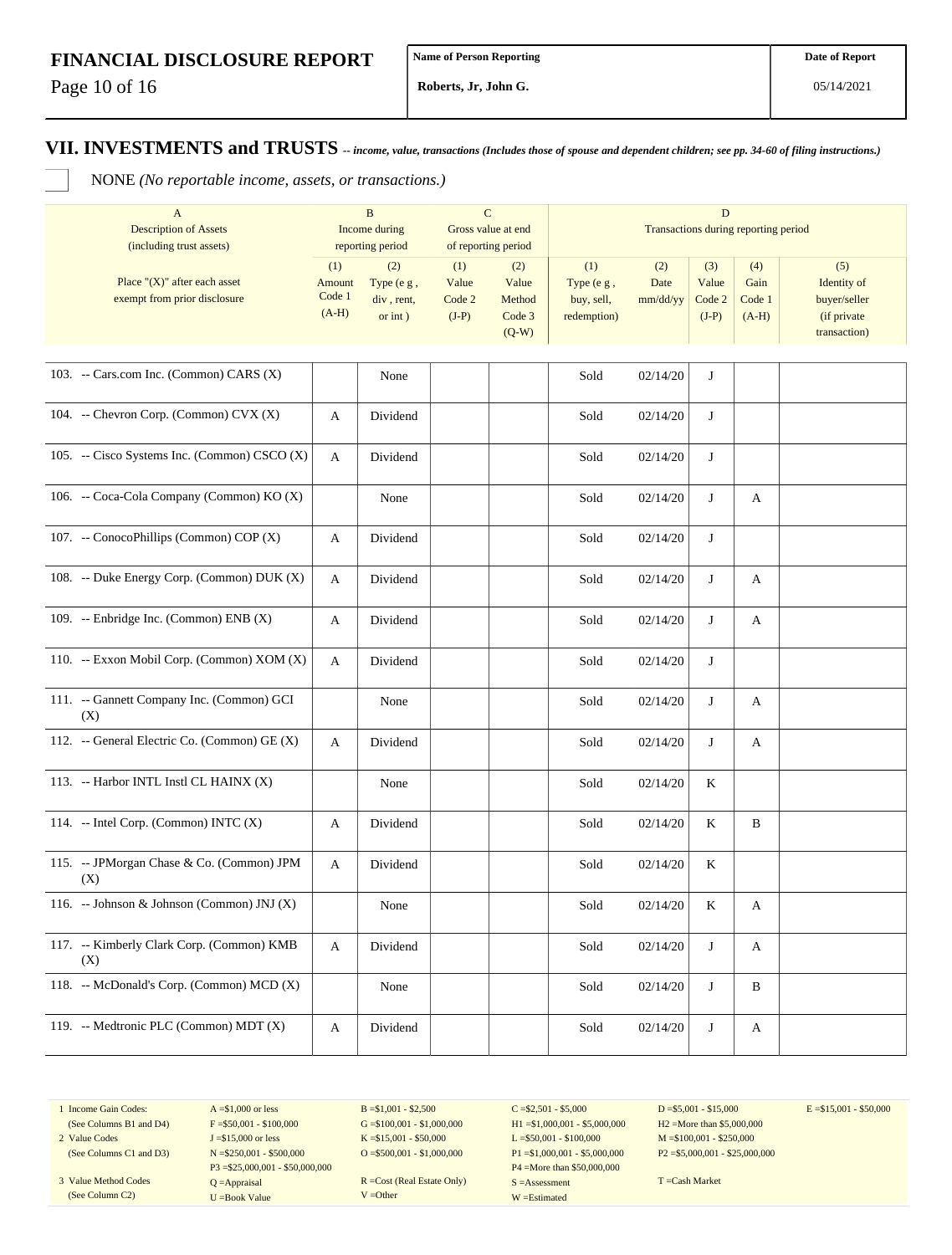Page 11 of 16

**Roberts, Jr, John G.**

#### **VII. INVESTMENTS and TRUSTS** *-- income, value, transactions (Includes those of spouse and dependent children; see pp. 34-60 of filing instructions.)*

NONE *(No reportable income, assets, or transactions.)*

| $\mathbf{A}$<br><b>Description of Assets</b><br>(including trust assets) |                                    | $\mathbf B$<br>Income during<br>reporting period | $\mathbf C$                       | Gross value at end<br>of reporting period   | D<br>Transactions during reporting period      |                         |                                   |                                  |                                                                   |  |
|--------------------------------------------------------------------------|------------------------------------|--------------------------------------------------|-----------------------------------|---------------------------------------------|------------------------------------------------|-------------------------|-----------------------------------|----------------------------------|-------------------------------------------------------------------|--|
| Place " $(X)$ " after each asset<br>exempt from prior disclosure         | (1)<br>Amount<br>Code 1<br>$(A-H)$ | (2)<br>Type (e g,<br>div, rent,<br>or $int$ )    | (1)<br>Value<br>Code 2<br>$(J-P)$ | (2)<br>Value<br>Method<br>Code 3<br>$(Q-W)$ | (1)<br>Type (e g,<br>buy, sell,<br>redemption) | (2)<br>Date<br>mm/dd/yy | (3)<br>Value<br>Code 2<br>$(J-P)$ | (4)<br>Gain<br>Code 1<br>$(A-H)$ | (5)<br>Identity of<br>buyer/seller<br>(if private<br>transaction) |  |
| 120. -- MetLife Inc. (Common) MET $(X)$                                  | A                                  | Dividend                                         |                                   |                                             | Sold                                           | 02/14/20                | J                                 | A                                |                                                                   |  |
| 121. -- Microsoft Corp. (Common) MSFT (X)                                |                                    | None                                             |                                   |                                             | Sold                                           | 02/14/20                | K                                 | D                                |                                                                   |  |
| 122. -- Munich Re Group ADR (Common)<br>MURGY(X)                         |                                    | None                                             |                                   |                                             | Sold                                           | 02/14/20                | J                                 | A                                |                                                                   |  |
| 123. -- NextEra Energy Inc. (Common) NEE (X)                             |                                    | None                                             |                                   |                                             | Sold                                           | 02/14/20                | K                                 | $\mathsf{C}$                     |                                                                   |  |
| 124. -- Philip Morris INTL Inc. (Common) PM<br>(X)                       | A                                  | Dividend                                         |                                   |                                             | Sold                                           | 02/14/20                | J                                 | A                                |                                                                   |  |
| 125. -- PPL Corp. (Common) PPL (X)                                       | A                                  | Dividend                                         |                                   |                                             | Sold                                           | 02/14/20                | J                                 | A                                |                                                                   |  |
| 126. -- Paychex Inc. (Common) PAYX (X)                                   | A                                  | Dividend                                         |                                   |                                             | Sold                                           | 02/14/20                | J                                 | A                                |                                                                   |  |
| 127. -- PepsiCo Inc. (Common) PEP (X)                                    | A                                  | Dividend                                         |                                   |                                             | Sold                                           | 02/14/20                | J                                 | A                                |                                                                   |  |
| 128. -- Pfizer Inc. (Common) PFE (X)                                     | A                                  | Dividend                                         |                                   |                                             | Sold                                           | 02/14/20                | J                                 |                                  |                                                                   |  |
| 129. -- Phillips 66 (Common) PSX (X)                                     | A                                  | Dividend                                         |                                   |                                             | Sold                                           | 02/14/20                | J                                 |                                  |                                                                   |  |
| 130. -- Proctor & Gamble Co. (Common) PG (X)                             | A                                  | Dividend                                         |                                   |                                             | Sold                                           | 02/14/20                | K                                 | A                                |                                                                   |  |
| 131. -- Qualcomm Inc. (Common) QCOM (X)                                  |                                    | None                                             |                                   |                                             | Sold                                           | 02/14/20                | J                                 | A                                |                                                                   |  |
| 132. -- Sanofi Spon ADR (Common) SNY (X)                                 |                                    | None                                             |                                   |                                             | Sold                                           | 02/14/20                | J                                 |                                  |                                                                   |  |
| 133. -- Simon Property Group Inc. (Common)<br>SPG(X)                     | A                                  | Dividend                                         |                                   |                                             | Sold                                           | 02/14/20                | J                                 |                                  |                                                                   |  |
| 134. -- Southern Company (Common) SO (X)                                 | A                                  | Dividend                                         |                                   |                                             | Sold                                           | 02/14/20                | J                                 | A                                |                                                                   |  |
| 135. -- SPDR Series Trust S&P Dividend ETF<br>SDY(X)                     |                                    | None                                             |                                   |                                             | Sold                                           | 02/14/20                | J                                 | A                                |                                                                   |  |
| 136. -- Takeda Pharmaceutical Co. Ltd.<br>$(Common)$ TAK $(X)$           |                                    | None                                             |                                   |                                             | Sold                                           | 02/14/20                | J                                 |                                  |                                                                   |  |

1 Income Gain Codes: (See Columns B1 and D4)

2 Value Codes

(See Columns C1 and D3) 3 Value Method Codes (See Column C2)

 $A = $1,000$  or less  $F = $50,001 - $100,000$ J =\$15,000 or less N =\$250,001 - \$500,000 P3 =\$25,000,001 - \$50,000,000 Q =Appraisal U =Book Value

 $B = $1,001 - $2,500$  $G = $100,001 - $1,000,000$ K =\$15,001 - \$50,000 O =  $$500,001 - $1,000,000$ 

R =Cost (Real Estate Only) V =Other

 $C = $2,501 - $5,000$ H1 =\$1,000,001 - \$5,000,000 L =\$50,001 - \$100,000 P1 =\$1,000,001 - \$5,000,000 P4 =More than \$50,000,000 S =Assessment W =Estimated

 $D = $5,001 - $15,000$ H2 =More than \$5,000,000 M =\$100,001 - \$250,000 P2 =\$5,000,001 - \$25,000,000  $E = $15,001 - $50,000$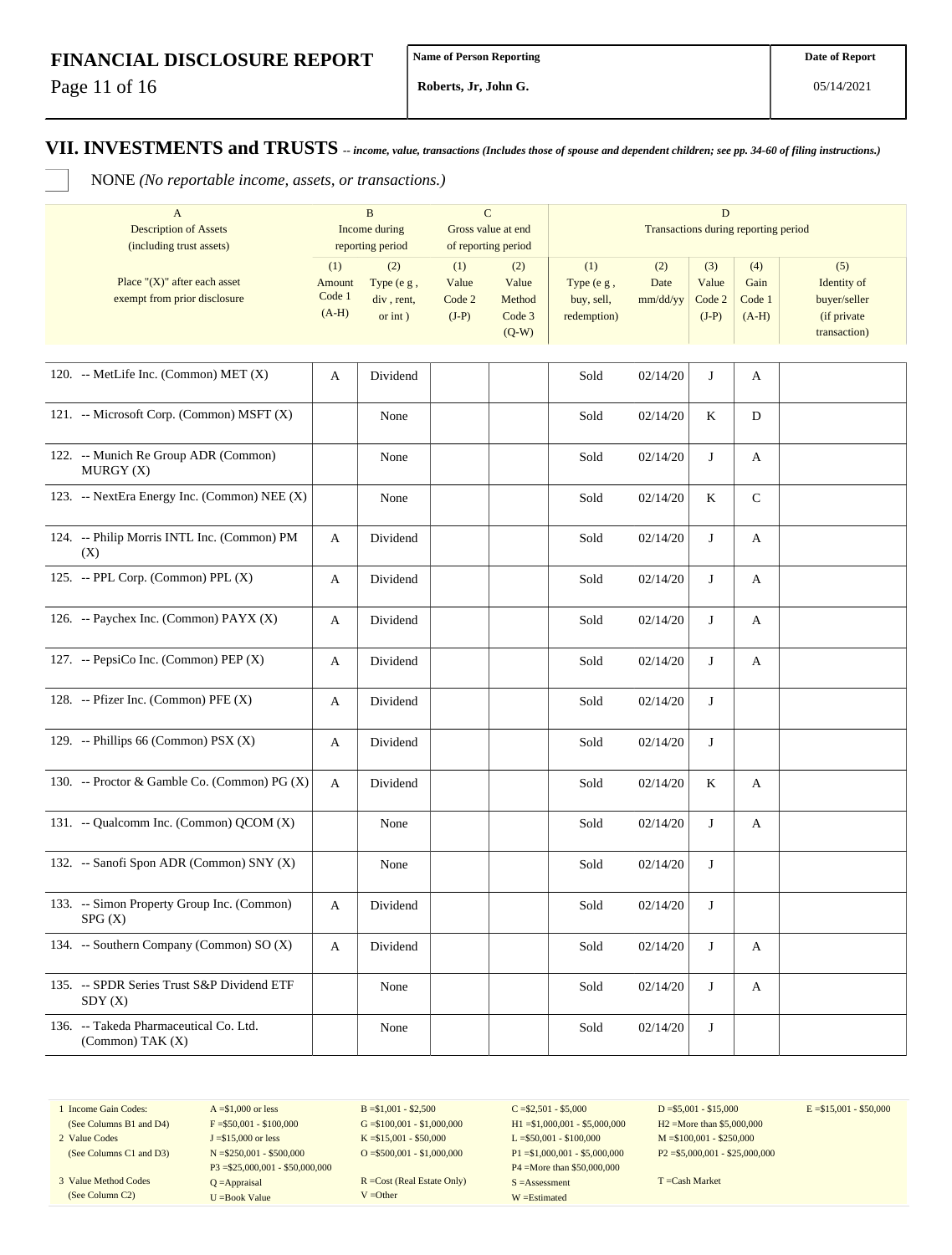Page 12 of 16

**Roberts, Jr, John G.**

**VII. INVESTMENTS and TRUSTS** *-- income, value, transactions (Includes those of spouse and dependent children; see pp. 34-60 of filing instructions.)*

NONE *(No reportable income, assets, or transactions.)*

| $\mathbf{A}$<br><b>Description of Assets</b><br>(including trust assets) |                                    | $\mathbf B$<br>Income during<br>reporting period |                                   | ${\bf C}$<br>Gross value at end<br>of reporting period |                                                | D<br>Transactions during reporting period |                                   |                                  |                                                                   |  |
|--------------------------------------------------------------------------|------------------------------------|--------------------------------------------------|-----------------------------------|--------------------------------------------------------|------------------------------------------------|-------------------------------------------|-----------------------------------|----------------------------------|-------------------------------------------------------------------|--|
| Place " $(X)$ " after each asset<br>exempt from prior disclosure         | (1)<br>Amount<br>Code 1<br>$(A-H)$ | (2)<br>Type (e g,<br>div, rent,<br>$or$ int $)$  | (1)<br>Value<br>Code 2<br>$(J-P)$ | (2)<br>Value<br>Method<br>Code 3<br>$(Q-W)$            | (1)<br>Type (e g,<br>buy, sell,<br>redemption) | (2)<br>Date<br>mm/dd/yy                   | (3)<br>Value<br>Code 2<br>$(J-P)$ | (4)<br>Gain<br>Code 1<br>$(A-H)$ | (5)<br>Identity of<br>buyer/seller<br>(if private<br>transaction) |  |
| 137. -- Tegna Inc. (Common) TGNA (X)                                     | A                                  | Dividend                                         |                                   |                                                        | Sold                                           | 02/14/20                                  | J                                 | A                                |                                                                   |  |
| 138. -- 3M Company (Common) MMM (X)                                      | A                                  | Dividend                                         |                                   |                                                        | Sold                                           | 02/14/20                                  | J                                 |                                  |                                                                   |  |
| 139. -- Total S A Spon ADR (Common) TOT (X)                              | A                                  | Dividend                                         |                                   |                                                        | Sold                                           | 02/14/20                                  | J                                 |                                  |                                                                   |  |
| 140. -- United Health Group Inc. (Common)<br>UNH(X)                      |                                    | None                                             |                                   |                                                        | Sold                                           | 02/14/20                                  | K                                 | A                                |                                                                   |  |
| 141. -- Vangard Prime Money Market Investor<br>CL VMMXX (X)              | A                                  | Dividend                                         |                                   |                                                        | Sold                                           | 02/14/20                                  | K                                 |                                  |                                                                   |  |
| 142. -- Verizon Communications Inc. (Common)<br>VZ(X)                    | A                                  | Dividend                                         |                                   |                                                        | Sold                                           | 02/14/20                                  | J                                 |                                  |                                                                   |  |
| 143. -- Wabtec (Common) WAB $(X)$                                        | A                                  | Dividend                                         |                                   |                                                        | Sold                                           | 02/14/20                                  | J                                 |                                  |                                                                   |  |
| 144. -- Walmart Inc. (Common) WMT (X)                                    | A                                  | Dividend                                         |                                   |                                                        | Sold                                           | 02/14/20                                  | J                                 |                                  |                                                                   |  |
| 145. -- Wells Fargo & Co. (Common) WFC (X)                               | A                                  | Dividend                                         |                                   |                                                        | Sold                                           | 02/14/20                                  | J                                 |                                  |                                                                   |  |
| 146. -- Zurich Insurance Group LTD (Common)<br>ZURVY(X)                  |                                    | None                                             |                                   |                                                        | Sold                                           | 02/14/20                                  | J                                 | A                                |                                                                   |  |
| 147. -- General Money Market Fund Inc. CL B<br>(X)                       | A                                  | Dividend                                         |                                   |                                                        | Buy<br>(add!)                                  | 02/18/20                                  | L                                 |                                  |                                                                   |  |
| 148.                                                                     |                                    |                                                  |                                   |                                                        | Buy<br>(add!)                                  | 02/19/20                                  | N                                 |                                  |                                                                   |  |
| 149.                                                                     |                                    |                                                  |                                   |                                                        | Sold<br>(part)                                 | 02/19/20                                  | N                                 |                                  |                                                                   |  |
| 150.                                                                     |                                    |                                                  |                                   |                                                        | Sold                                           | 02/20/20                                  | М                                 |                                  |                                                                   |  |
| 151. -- Eaton Vance Global Income Builder CL I<br>EDIX(X)                | A                                  | Dividend                                         |                                   |                                                        | Sold                                           | 02/14/20                                  | J                                 | A                                |                                                                   |  |
| 152. -- Franklin Income Advisor CL FRIAX (X)                             | A                                  | Dividend                                         |                                   |                                                        | Sold                                           | 02/14/20                                  | K                                 |                                  |                                                                   |  |
| 153. -- Janus Henderson Global Equity Income<br>CL I HFQIX (X)           |                                    | None                                             |                                   |                                                        | Sold                                           | 02/14/20                                  | K                                 |                                  |                                                                   |  |

1 Income Gain Codes: (See Columns B1 and D4)

2 Value Codes

(See Columns C1 and D3) 3 Value Method Codes (See Column C2)

 $A = $1,000$  or less  $F = $50,001 - $100,000$ J =\$15,000 or less N =\$250,001 - \$500,000 P3 =\$25,000,001 - \$50,000,000 Q =Appraisal U =Book Value

 $B = $1,001 - $2,500$  $G = $100,001 - $1,000,000$ K =\$15,001 - \$50,000 O =  $$500,001 - $1,000,000$ 

R =Cost (Real Estate Only) V =Other

 $C = $2,501 - $5,000$ H1 =\$1,000,001 - \$5,000,000 L =\$50,001 - \$100,000 P1 =\$1,000,001 - \$5,000,000 P4 =More than \$50,000,000 S =Assessment W =Estimated

 $D = $5,001 - $15,000$ H2 =More than \$5,000,000 M =\$100,001 - \$250,000 P2 =\$5,000,001 - \$25,000,000  $E = $15,001 - $50,000$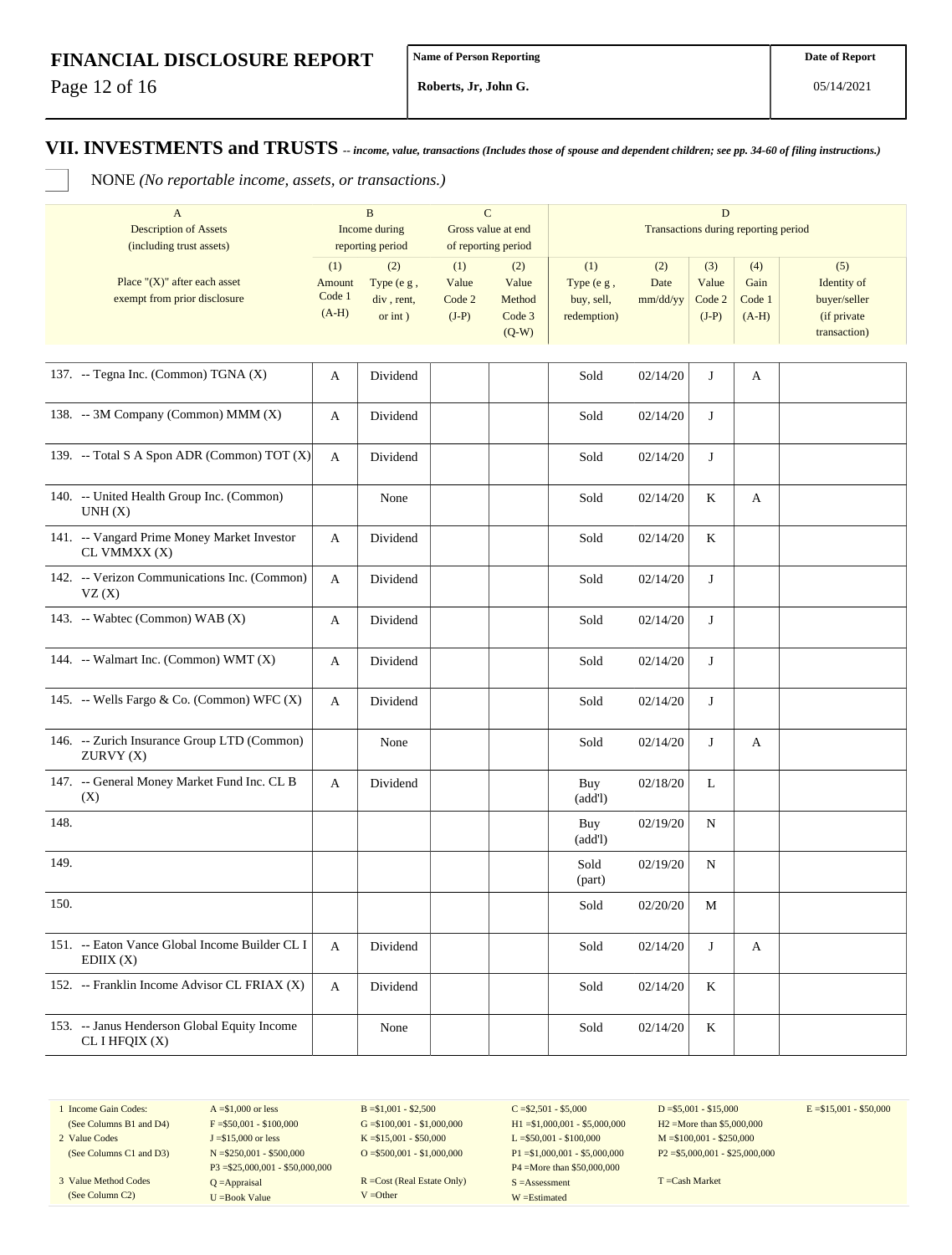Page 13 of 16

**Roberts, Jr, John G.**

### **VII. INVESTMENTS and TRUSTS** *-- income, value, transactions (Includes those of spouse and dependent children; see pp. 34-60 of filing instructions.)*

NONE *(No reportable income, assets, or transactions.)*

|      | $\mathbf{A}$<br><b>Description of Assets</b><br>(including trust assets) |                                    | $\mathbf B$<br>Income during<br>reporting period | $\mathbf C$<br>Gross value at end<br>of reporting period |                                             |                                                | Transactions during reporting period |                                   |                                  |                                                                   |
|------|--------------------------------------------------------------------------|------------------------------------|--------------------------------------------------|----------------------------------------------------------|---------------------------------------------|------------------------------------------------|--------------------------------------|-----------------------------------|----------------------------------|-------------------------------------------------------------------|
|      | Place " $(X)$ " after each asset<br>exempt from prior disclosure         | (1)<br>Amount<br>Code 1<br>$(A-H)$ | (2)<br>Type (e g,<br>div, rent,<br>or $int$ )    | (1)<br>Value<br>Code 2<br>$(J-P)$                        | (2)<br>Value<br>Method<br>Code 3<br>$(Q-W)$ | (1)<br>Type (e g,<br>buy, sell,<br>redemption) | (2)<br>Date<br>mm/dd/yy              | (3)<br>Value<br>Code 2<br>$(J-P)$ | (4)<br>Gain<br>Code 1<br>$(A-H)$ | (5)<br>Identity of<br>buyer/seller<br>(if private<br>transaction) |
|      | 154. -- Income Fund of America CL F2 AMEFX<br>(X)                        |                                    | None                                             |                                                          |                                             | Sold                                           | 02/14/20                             | K                                 | A                                |                                                                   |
|      | 155. -- Lockheed Martin Corp. (Common) LMT<br>(X)                        |                                    | None                                             |                                                          |                                             | Sold                                           | 02/14/20                             | J                                 | B                                |                                                                   |
|      | 156. -- Loomis Sayles Strategic Income CL Y<br>NEZYX(X)                  | A                                  | Dividend                                         |                                                          |                                             | Sold                                           | 02/14/20                             | K                                 | A                                |                                                                   |
|      | 157. -- Thornburg Investment Income Builder CL<br>I TIBIX $(X)$          | A                                  | Dividend                                         |                                                          |                                             | Sold                                           | 02/14/20                             | K                                 | A                                |                                                                   |
|      | 158. -- Dreyfus Govt Cash Mgmt FDS Instl SHS<br>(X)                      | A                                  | Dividend                                         |                                                          |                                             | Buy<br>(add!)                                  | 02/18/20                             | М                                 |                                  |                                                                   |
| 159. |                                                                          |                                    |                                                  |                                                          |                                             | Buy<br>(add!)                                  | 02/19/20                             | K                                 |                                  |                                                                   |
| 160. |                                                                          |                                    |                                                  |                                                          |                                             | Sold                                           | 02/19/20                             | М                                 |                                  |                                                                   |
|      | 161. -- Metropolitan Life Ins Co PPA VAR<br>Annuity $(X)$                |                                    | None                                             |                                                          |                                             | Closed                                         | 02/02/20                             | J                                 |                                  |                                                                   |
|      | 162. Investment Account #1 (H)                                           |                                    |                                                  |                                                          |                                             |                                                |                                      |                                   |                                  |                                                                   |
|      | 163. -- Janney Advantage Insured Sweep Cash<br>Accout                    | A                                  | Interest                                         | J                                                        | T                                           | Open                                           | 02/20/20                             | $\mathbf{O}$                      |                                  |                                                                   |
|      | 164. -- American Balanced CL F2 AMBFX                                    | D                                  | Dividend                                         | M                                                        | $\mathbf T$                                 | Buy                                            | 03/23/20                             | L                                 |                                  |                                                                   |
| 165. |                                                                          |                                    |                                                  |                                                          |                                             | Sold<br>(part)                                 | 03/31/20                             | J                                 | А                                |                                                                   |
|      | 166. -- American Global Balanced CL F2<br><b>GBLFX</b>                   | A                                  | Dividend                                         | K                                                        | $\mathbf T$                                 | Buy                                            | 03/23/20                             | K                                 |                                  |                                                                   |
|      | 167. -- American US Govt. Securities CL F2<br><b>GVTFX</b>               | A                                  | Dividend                                         | K                                                        | T                                           | Buy                                            | 03/23/20                             | K                                 |                                  |                                                                   |
|      | 168. -- American Inflation Linked Bond CL F2<br><b>BFIGX</b>             | $\, {\bf B}$                       | Dividend                                         | $\rm K$                                                  | $\mathbf T$                                 | Buy                                            | 03/23/20                             | $\rm K$                           |                                  |                                                                   |
|      | 169. -- American Mortgage CL F2 MFAFX                                    | A                                  | Dividend                                         | $\rm K$                                                  | $\mathbf T$                                 | Buy                                            | 03/23/20                             | K                                 |                                  |                                                                   |
|      | 170. -- American Mutual CL F2 AMRFX                                      | A                                  | Dividend                                         | $\bf K$                                                  | $\mathbf T$                                 | Buy                                            | 03/23/20                             | $\rm K$                           |                                  |                                                                   |

1 Income Gain Codes: (See Columns B1 and D4)

2 Value Codes

(See Columns C1 and D3) 3 Value Method Codes (See Column C2)

 $A = $1,000$  or less  $F = $50,001 - $100,000$ J =\$15,000 or less N =\$250,001 - \$500,000 P3 =\$25,000,001 - \$50,000,000 Q =Appraisal U =Book Value

 $B = $1,001 - $2,500$  $G = $100,001 - $1,000,000$ K =\$15,001 - \$50,000 O =  $$500,001 - $1,000,000$ 

R =Cost (Real Estate Only) V =Other

 $C = $2,501 - $5,000$ H1 =\$1,000,001 - \$5,000,000 L =\$50,001 - \$100,000 P1 =\$1,000,001 - \$5,000,000 P4 =More than \$50,000,000 S =Assessment W =Estimated

 $D = $5,001 - $15,000$ H2 =More than \$5,000,000 M =\$100,001 - \$250,000 P2 =\$5,000,001 - \$25,000,000  $E = $15,001 - $50,000$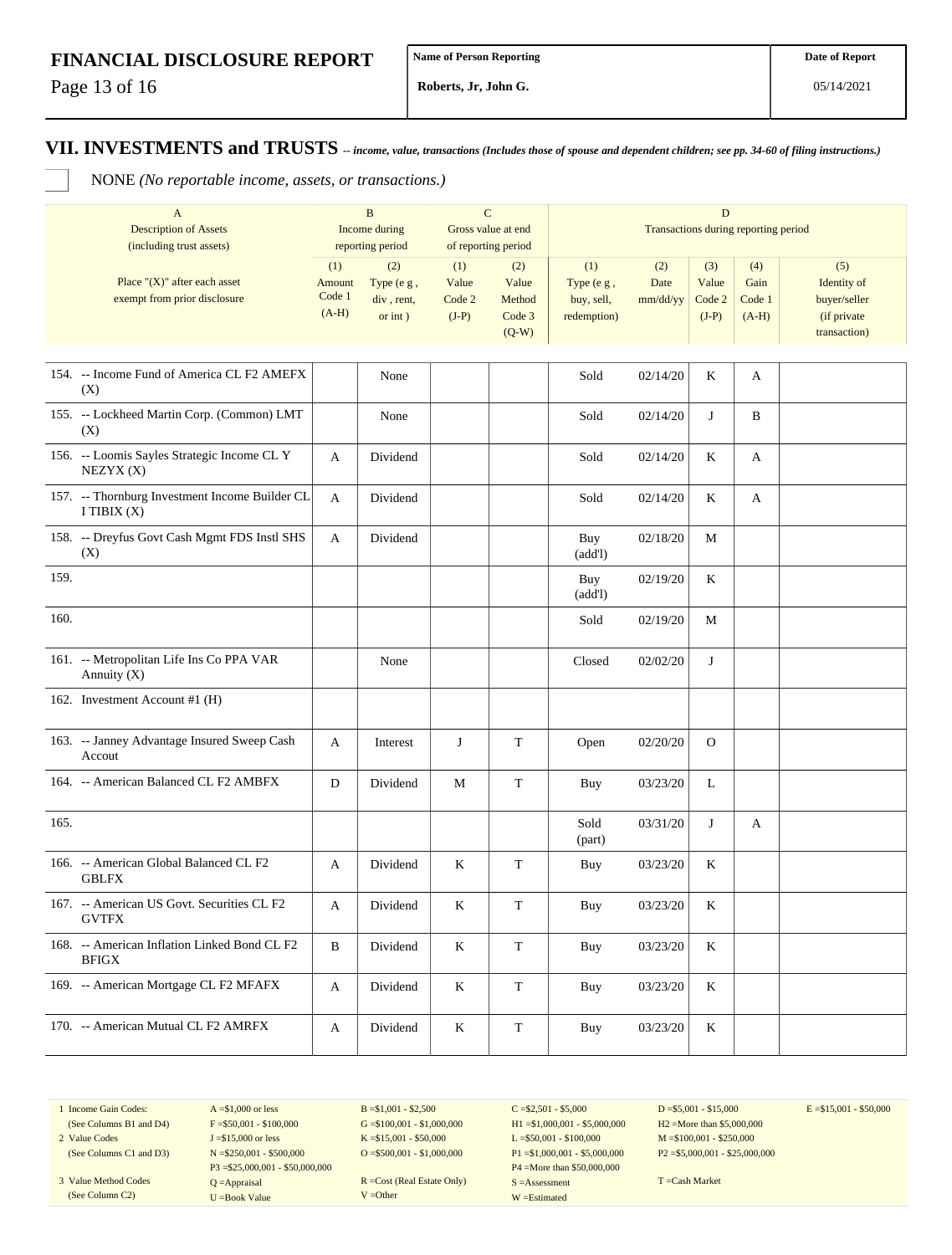Page 14 of 16

**Roberts, Jr, John G.**

#### **VII. INVESTMENTS and TRUSTS** *-- income, value, transactions (Includes those of spouse and dependent children; see pp. 34-60 of filing instructions.)*

NONE *(No reportable income, assets, or transactions.)*

| $\mathbf{A}$<br><b>Description of Assets</b><br>(including trust assets) | B<br>Income during<br>reporting period |                                               | $\mathbf C$<br>Gross value at end<br>of reporting period |                                             | D<br>Transactions during reporting period        |                         |                                   |                                  |                                                                    |  |
|--------------------------------------------------------------------------|----------------------------------------|-----------------------------------------------|----------------------------------------------------------|---------------------------------------------|--------------------------------------------------|-------------------------|-----------------------------------|----------------------------------|--------------------------------------------------------------------|--|
| Place " $(X)$ " after each asset<br>exempt from prior disclosure         | (1)<br>Amount<br>Code 1<br>$(A-H)$     | (2)<br>Type (e g,<br>div, rent,<br>or $int$ ) | (1)<br>Value<br>Code 2<br>$(J-P)$                        | (2)<br>Value<br>Method<br>Code 3<br>$(Q-W)$ | (1)<br>Type $(e g,$<br>buy, sell,<br>redemption) | (2)<br>Date<br>mm/dd/yy | (3)<br>Value<br>Code 2<br>$(J-P)$ | (4)<br>Gain<br>Code 1<br>$(A-H)$ | (5)<br>Identity of<br>buyer/seller<br>(if private)<br>transaction) |  |
| 171. -- Bond Fund of America Cl F2 ABNFX                                 | B                                      | Dividend                                      | L                                                        | T                                           | Buy                                              | 03/23/20                | L                                 |                                  |                                                                    |  |
| 172.                                                                     |                                        |                                               |                                                          |                                             | Buy<br>(add!)                                    | 03/31/20                | J                                 |                                  |                                                                    |  |
| 173. -- Capital Income Builder CL F2 CAIFX                               | D                                      | Dividend                                      | M                                                        | T                                           | Buy                                              | 03/23/20                | M                                 |                                  |                                                                    |  |
| 174.                                                                     |                                        |                                               |                                                          |                                             | Sold<br>(part)                                   | 03/31/20                | J                                 | A                                |                                                                    |  |
| 175. -- Income Fund of America CL F2 AMEFX                               | D                                      | Dividend                                      | M                                                        | T                                           | Buy                                              | 03/23/20                | M                                 |                                  |                                                                    |  |
| 176.                                                                     |                                        |                                               |                                                          |                                             | Sold<br>(part)                                   | 03/31/20                | J                                 | $\mathbf{A}$                     |                                                                    |  |

1 Income Gain Codes: (See Columns B1 and D4)

- 2 Value Codes (See Columns C1 and D3)
- 3 Value Method Codes (See Column C2)

 $A = $1,000$  or less  $F = $50,001 - $100,000$ J =\$15,000 or less N =\$250,001 - \$500,000 P3 =\$25,000,001 - \$50,000,000 Q =Appraisal U =Book Value

B =\$1,001 - \$2,500  $G = $100,001 - $1,000,000$ K =\$15,001 - \$50,000 O =  $$500,001 - $1,000,000$ 

R =Cost (Real Estate Only) V =Other

 $C = $2,501 - $5,000$ H1 =\$1,000,001 - \$5,000,000 L =\$50,001 - \$100,000 P1 =\$1,000,001 - \$5,000,000 P4 =More than \$50,000,000 S =Assessment W =Estimated

 $D = $5,001 - $15,000$ H2 =More than \$5,000,000 M =\$100,001 - \$250,000 P2 =\$5,000,001 - \$25,000,000  $E = $15,001 - $50,000$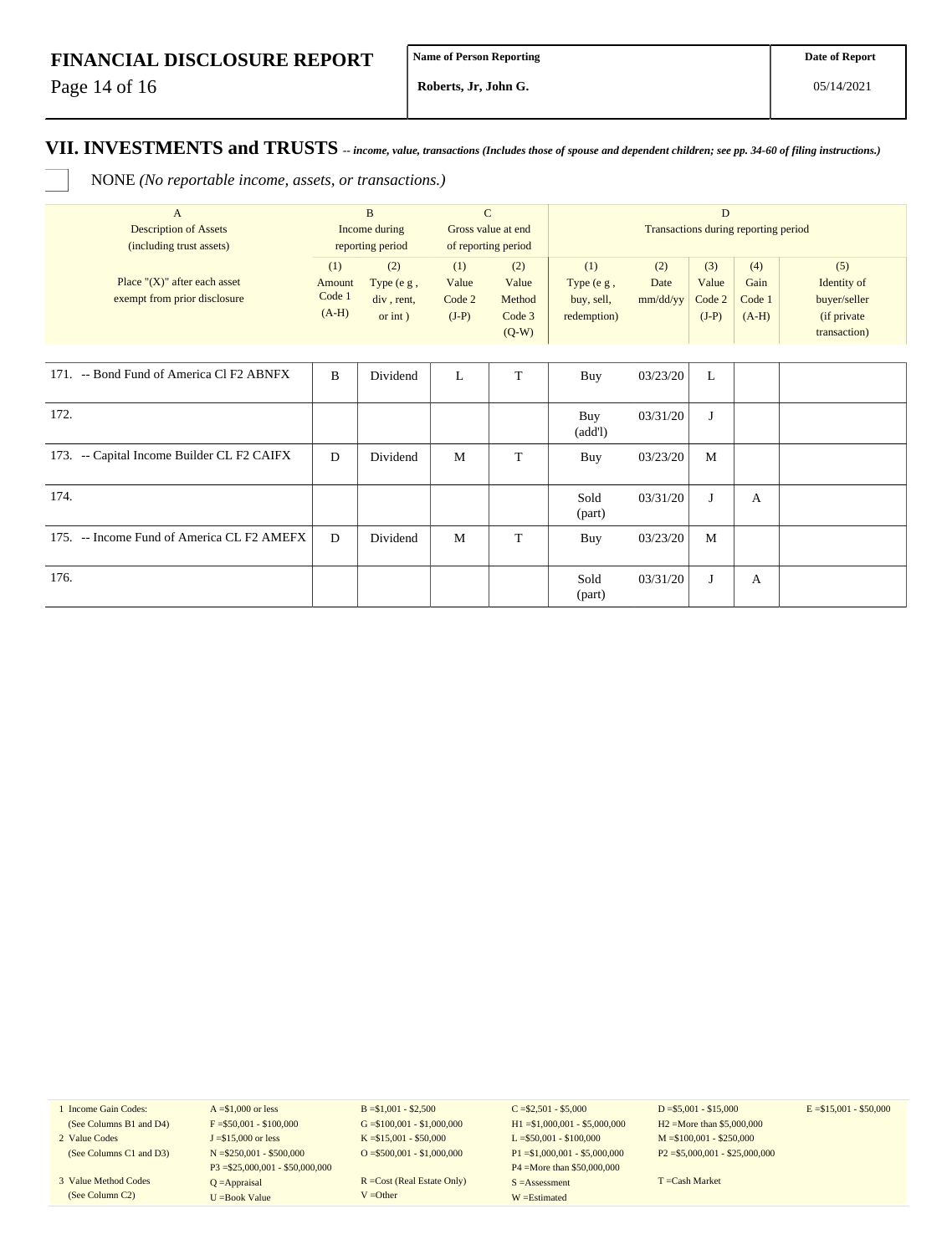Page 15 of 16

# **VIII. ADDITIONAL INFORMATION OR EXPLANATIONS.** *(Indicate part of report.)*

Part VII., line 48. Changed asset name from "my529 cash account" to "my529-FDIC-Insured Static Investment Option".

Part VII., line 96. These assets were inherited.